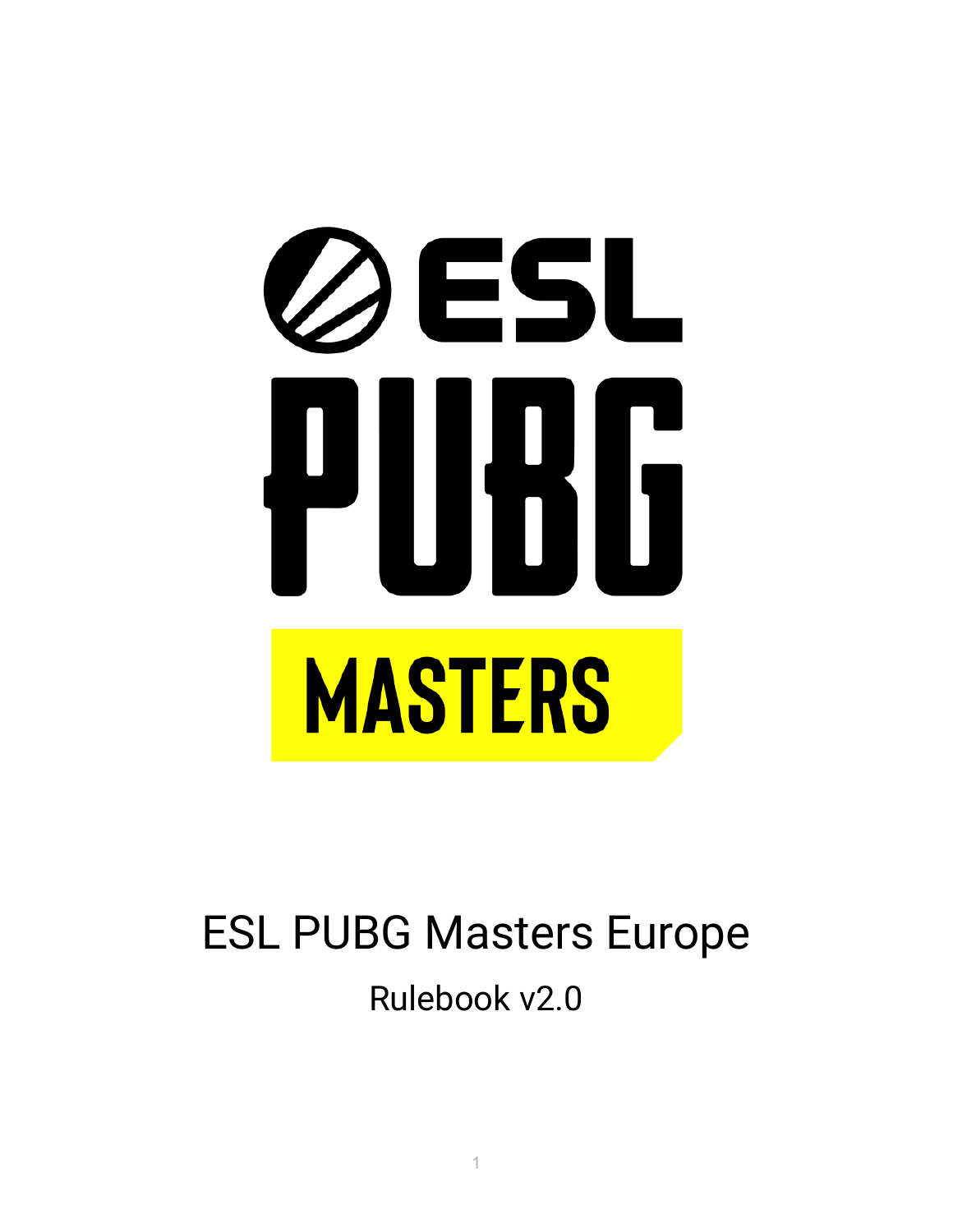| <b>ESL PUBG Masters Europe</b>                        | 1  |
|-------------------------------------------------------|----|
| 1. Introduction to ESL PUBG Masters                   | 4  |
| 1.1 Rule Changes                                      | 4  |
| 1.2 Live Broadcast                                    | 4  |
| 1.2.1 Broadcasting Rights                             | 4  |
| 1.2.2 Personal Broadcasts                             | 4  |
| 1.3 Communication                                     | 5  |
| 1.4 Prize Money                                       | 5  |
| 1.5 PGC Qualification Points & Qualification Benefits | 6  |
| 1.6 Format                                            | 8  |
| 2. Player Eligibility                                 | 10 |
| $2.1$ Age                                             | 10 |
| 2.2 Player Aliases                                    | 10 |
| 2.3 In-Game Nicknames                                 | 10 |
| 2.4 Region Requirement                                | 11 |
| 3. Team Eligibility                                   | 13 |
| 3.1 Team Tags                                         | 13 |
| 3.2 Team Names                                        | 13 |
| 3.3 Native Roster Requirements                        | 13 |
| 3.4 Conflict of Interest                              | 13 |
| 3.5 Slot holder                                       | 13 |
| 3.6 Multiple Team Ownership                           | 14 |
| 3.7 Roster change                                     | 15 |
| 4. Code of Conduct                                    | 16 |
| 4.1 PUBG Terms of Service.                            | 16 |
| 4.2 Best Ability                                      | 16 |
| 4.3 Collusion and Match-Fixing                        | 16 |
| 4.4 Betting and Gambling                              | 17 |
| 4.5 Bribery                                           | 17 |
| 4.6 Exploiting and Hacking                            | 17 |
| 4.7 Cheating                                          | 17 |
| 4.8 Ringing                                           | 17 |
| 4.9 Intentional Disconnects                           | 17 |
| 4.10 Profanity and Hate Speech                        | 18 |
| 4.11 Disruptive and Abusive Behavior                  | 18 |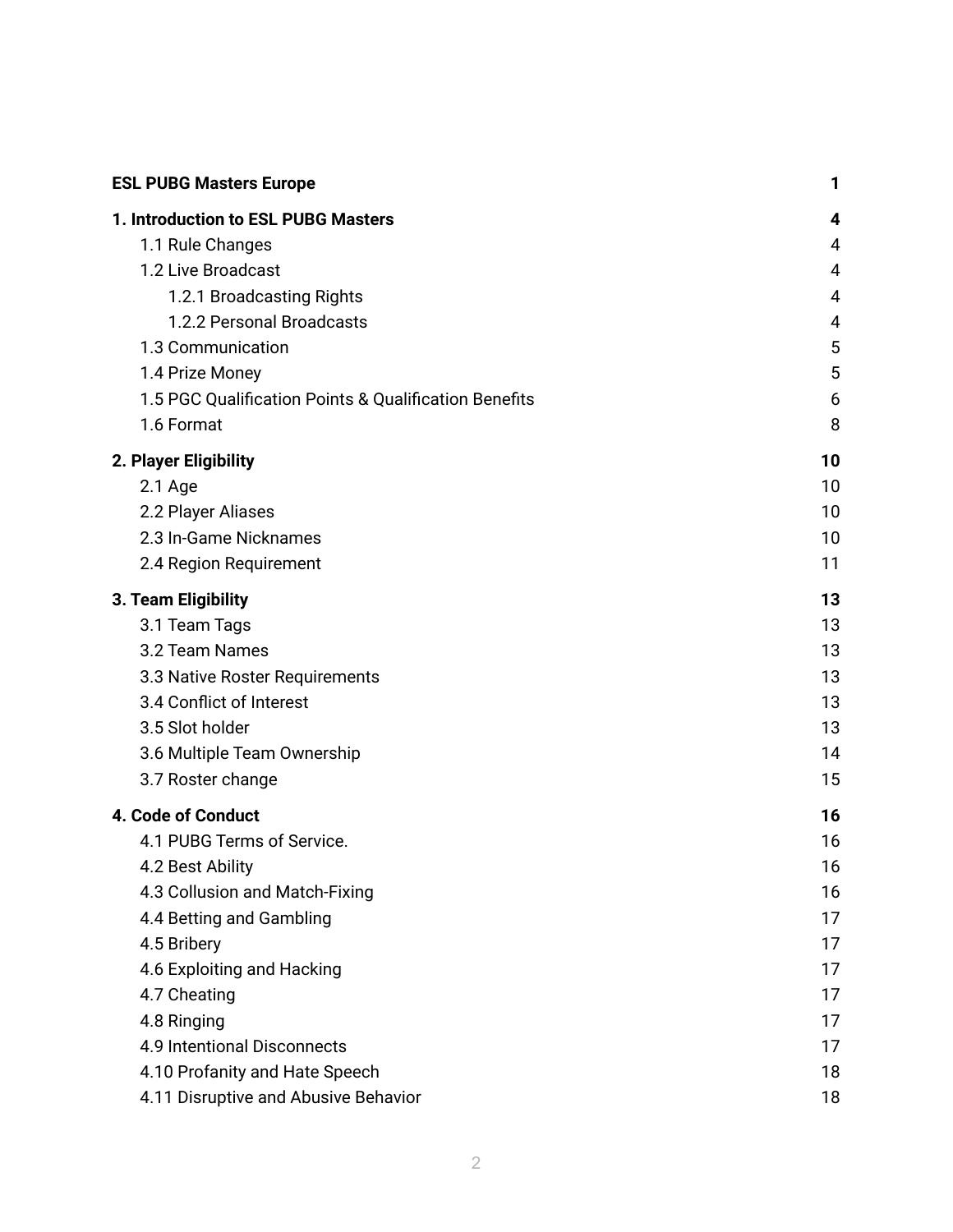| 4.12 Harassment and Sexual Harassment                | 18 |
|------------------------------------------------------|----|
| 4.13 Discrimination and Denigration                  | 18 |
| 4.14 Criminal Activity                               | 18 |
| 4.15 Confidentiality                                 | 19 |
| 4.16 Concluding the Competition                      | 19 |
| <b>5. Conduct Violations and Penalties</b>           | 20 |
| 5.1 Issuance of Penalties                            | 20 |
| 5.2 Publication of Penalties                         | 20 |
| 6. In-Game Settings                                  | 21 |
| 6.1 Basics                                           | 21 |
| 6.1.1 Game Settings                                  | 21 |
| 6.1.2 Maps                                           | 21 |
| 6.2 Erangel Settings                                 | 22 |
| 6.2.1 Erangel Settings: Blue Zone                    | 22 |
| 6.2.2 Erangel Settings: Item Spawns                  | 23 |
| 6.2.3 Erangel Vehicles                               | 27 |
| 6.3 Miramar Settings                                 | 28 |
| 6.3.1 Miramar Settings: Blue Zone                    | 28 |
| 6.3.2 Miramar Settings: Item Spawns                  | 29 |
| 6.3.3 Miramar Vehicles                               | 33 |
| 7. Lobby and Match Procedure                         | 34 |
| 7.1 Punctuality                                      | 34 |
| 7.2 Absence Upon Match Start                         | 34 |
| 7.3 Match Start                                      | 34 |
| 7.4 Match Results                                    | 34 |
| 7.5 Breaks Between Maps                              | 34 |
| 7.6 Server Issues or Match Interruptions             | 35 |
| 7.7 Match Protest(s)                                 | 35 |
| 7.7.1 Protest Confidentiality                        | 35 |
| 7.7.2 Deadline For Protest(s)                        | 35 |
| 7.7.3 Filing Protest(s)                              | 35 |
| 7.8 Emote Usage                                      | 35 |
| 8. In-Game Scoring                                   | 36 |
| 8.1 Placement distribution in the single match       | 36 |
| 8.2 Placement distribution in all tournament phases: | 36 |
| 8.3 Placement distribution in the Grand Finals       | 36 |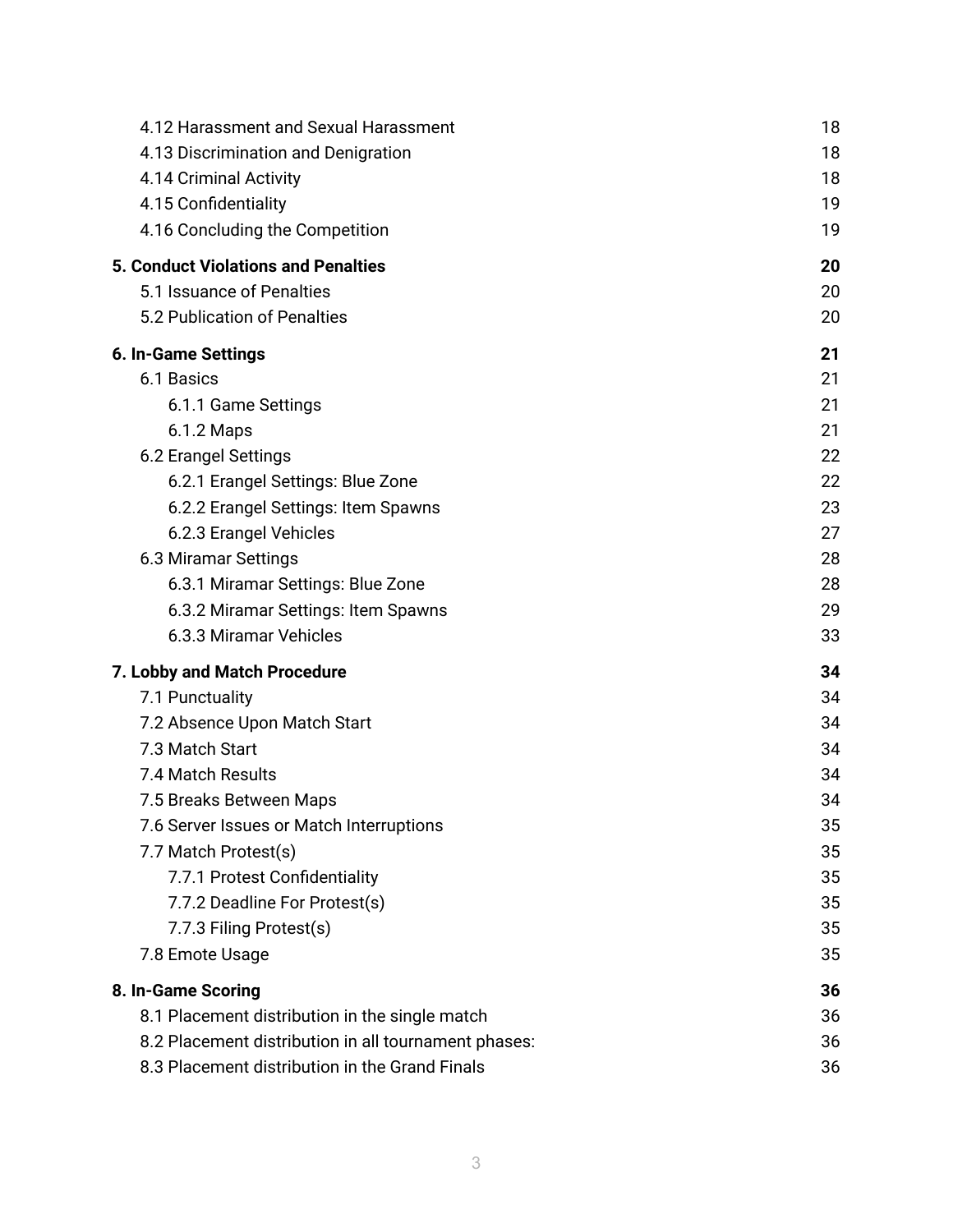# <span id="page-3-0"></span>**1. Introduction to ESL PUBG Masters**

The ESL PUBG Masters ("Tournament") is an official competition with its own rules and regulations. This Ruleset applies to all Teams and Players ("Competitors") in the Competition. By participating in a ESL PUBG Masters tournament you agree to accept the rules in this document.

The ESL PUBG Masters Rulebook ("Rulebook") should be read and interpreted in conjunction with the Standard and Universal PUBG Esports Ruleset ("SUPER"). [SUPER](https://cdn.eslgaming.com/misc/gfx/media/play/cupsquad/2021/pubgmasters/SUPER3.pdf) will supersede any conflict in rules or interpretations between the Rulebook and SUPER.

#### <span id="page-3-1"></span>**1.1 Rule Changes**

Administration reserves the right to amend, remove, or make changes to these rules for any reason at any time. Any material changes to this document will be communicated directly to Competitors via the appropriate channels. Administration reserves the right to make judgement on cases not specifically covered by this document to preserve the spirit of fair play and sportsmanship. Competitors are always expected to understand and operate on the latest version of these rules.

#### <span id="page-3-2"></span>**1.2 Live Broadcast**

All broadcasted tournament matches can be viewed at [https://www.twitch.tv/esl\\_pubg](https://www.twitch.tv/esl_pubg) and <https://www.twitch.tv/pubg>.

#### <span id="page-3-3"></span>**1.2.1 Broadcasting Rights**

All broadcasting rights of ESL PUBG Masters tournaments are co-owned by ESL and KRAFTON INC.

#### <span id="page-3-4"></span>**1.2.2 Personal Broadcasts**

Players or casters are not allowed to broadcast their own or any other matches belonging to ESL without prior approval from the tournament organizer. When permission to broadcast is granted the broadcaster must use 25 minutes of delay.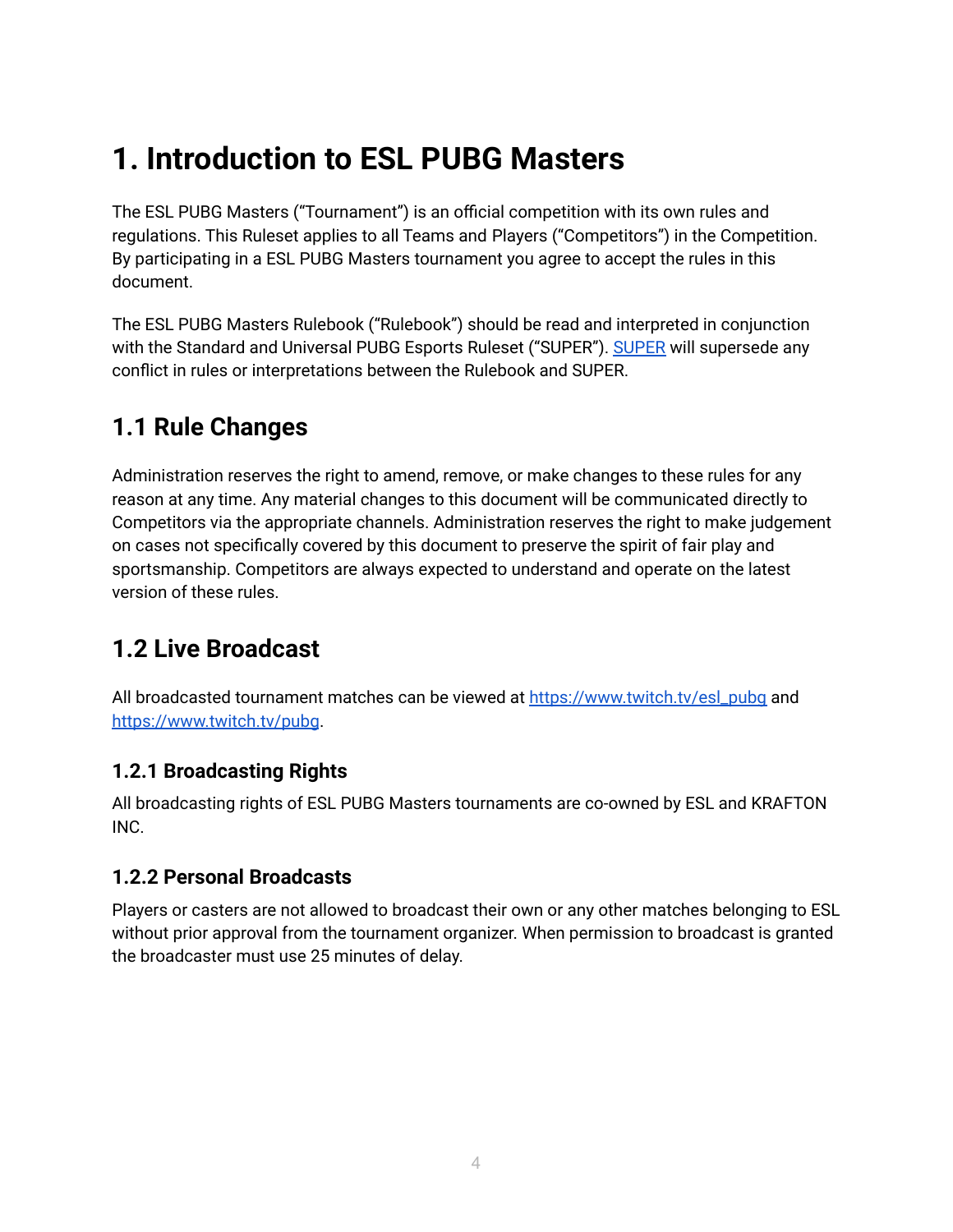#### <span id="page-4-0"></span>**1.3 Communication**

Communication between the tournament organizer and team representatives will be made by either email or an official tournament discord server. The discord server will be communicated out by email.

All communication with the tournament organizer is confidential and cannot be publicly shared

#### <span id="page-4-1"></span>**1.4 Prize Money**

The ESL PUBG Masters: Summer Grand Finals will have a total prize pool of \$50,000. Prize pool breakdown is listed below.

| <b>ESL PUBG Masters: Grand Final - Prize Pool Week 1</b> |                               |        |  |  |  |
|----------------------------------------------------------|-------------------------------|--------|--|--|--|
| <b>Placement</b>                                         | % Prize Pool<br><b>Amount</b> |        |  |  |  |
|                                                          | \$5,000                       | 40.0%  |  |  |  |
| $\mathbf{2}$                                             | \$3,500                       | 28.0%  |  |  |  |
| 3                                                        | \$1,750                       | 14.0%  |  |  |  |
| 4                                                        | \$750                         | 6.0%   |  |  |  |
| 5                                                        | \$500                         | 4.0%   |  |  |  |
| 6                                                        | \$500                         | 4.0%   |  |  |  |
| 7                                                        | \$250                         | 2.0%   |  |  |  |
| 8                                                        | \$250                         | 2.0%   |  |  |  |
| TOTAL                                                    | \$12,500                      | 100.0% |  |  |  |

| ESL PUBG Masters: Grand Final - Prize Pool Week 2 |                               |        |  |  |  |
|---------------------------------------------------|-------------------------------|--------|--|--|--|
| <b>Placement</b>                                  | % Prize Pool<br><b>Amount</b> |        |  |  |  |
|                                                   | \$7,000                       | 40.0%  |  |  |  |
| $\mathbf{2}$                                      | \$4,500                       | 26.0%  |  |  |  |
| 3                                                 | \$2,500                       | 14.0%  |  |  |  |
| 4                                                 | \$1,000                       | 6.0%   |  |  |  |
| 5                                                 | \$750                         | 4.0%   |  |  |  |
| 6                                                 | \$750                         | 4.0%   |  |  |  |
| 7                                                 | \$500                         | 3.0%   |  |  |  |
| 8                                                 | \$500                         | 3.0%   |  |  |  |
| TOTAL                                             | \$17,500                      | 100.0% |  |  |  |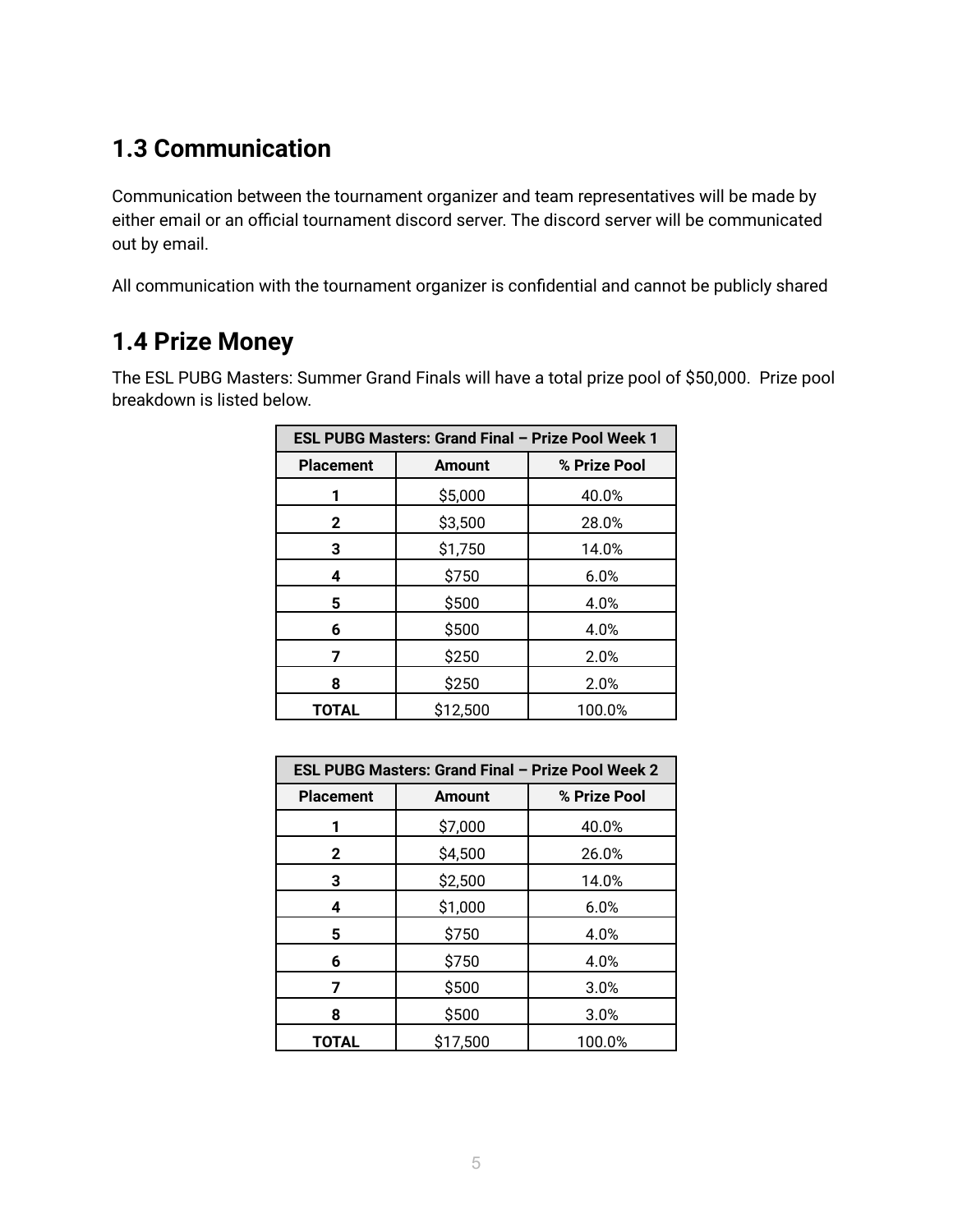| <b>ESL PUBG Masters: Spring Grand Final - Prize Pool</b><br><b>Overall winner</b> |          |  |  |  |
|-----------------------------------------------------------------------------------|----------|--|--|--|
| <b>Condition</b><br>Amount                                                        |          |  |  |  |
| Overall winner                                                                    | \$10,000 |  |  |  |

| <b>ESL PUBG Masters: Spring Grand Final - Prize Pool</b><br><b>Additional Prizes</b> |               |  |  |  |
|--------------------------------------------------------------------------------------|---------------|--|--|--|
| <b>Condition</b>                                                                     | <b>Amount</b> |  |  |  |
| Most kills overall                                                                   | \$2,500       |  |  |  |
| Most kills in one match in the                                                       |               |  |  |  |
| <b>Grand Finals</b>                                                                  | \$2,500       |  |  |  |
| Most chicken dinners on Erangel                                                      | \$1,250       |  |  |  |
| Most chicken dinners on Miramar                                                      | \$1,250       |  |  |  |
| Best stand-out team (voted by the                                                    |               |  |  |  |
| talents committee)                                                                   | S2.500        |  |  |  |

Stats for the prize pool are only counted from the Main Event. Kills and chicken dinners in the phases leading up to the Grand Finals do not count towards the prize pool. In case of a tie in any additional prizes conditions, a tiebreaker system will be used as described in 8.2 [Placement](#page-35-2) distribution in all [tournament](#page-35-2) phases.

Prizes are not transferable. No substitution of Prizes for other goods and services is permitted, except ESL reserves the right to provide a substitute Prize of approximately equal value if the advertised prize is unavailable. All expenses not specified above, including, without limitation, all federal, state and local taxes, and international tariffs, are the sole responsibility of the individual Winner.

Receiving a prize is contingent upon compliance with these Official Rules; all prizes claimed in accordance with these Official Rules will be awarded. In the event that a potential winner is disqualified or the prize is forfeited for any reason, ESL will award the applicable prize, time permitting given the nature of the prize, to the next eligible runner-up Competitor. Only 3 alternate runner-up winners will be chosen, after which the tournament organiser retains the discretion to donate the applicable prize to a charity of ESL's choosing. Potential winners may be required to provide a shipping address to claim the prize. Allow up to 3 months for delivery of prizes.

#### <span id="page-5-0"></span>**1.5 PGC Qualification Points & Qualification Benefits**

In addition to Prize Pool, teams will be competing for PGC Qualification Points ("Points") which will determine the teams who will qualify for the PGC at the end of 2021. Teams will also receive auto qualification (only in the case of first place in PCS5 Europe) and preferential seeding for their placements in the Competition (hereinafter, combined, referred to as "Qualification Benefits"). Each of the four major European events – ESL PUBG Masters x 2, PCS4 and PCS5 Europe (for purposes of this section, referred to as "PGC Qualification Events")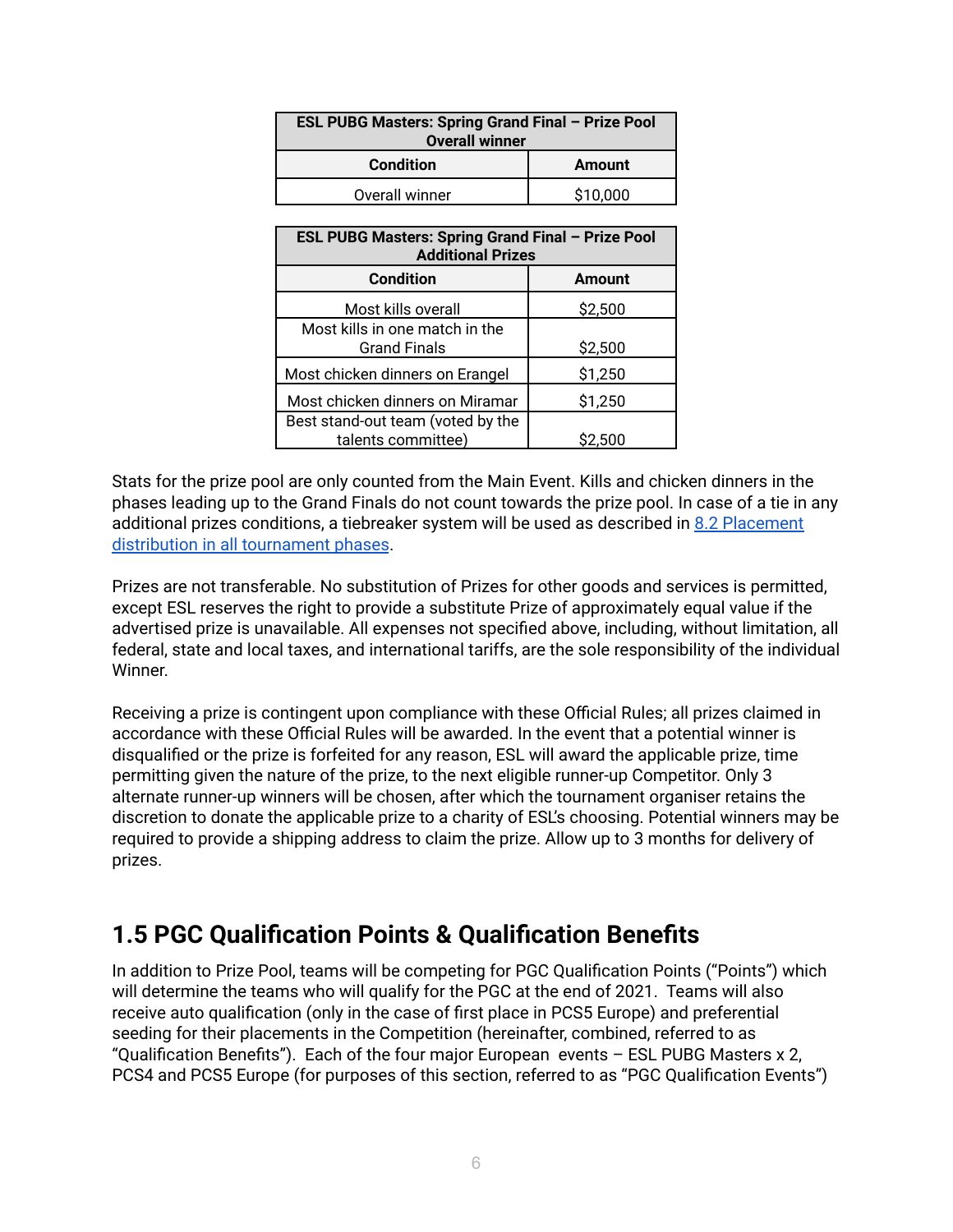will allot PGC points and various Qualification Benefits to the top 16 teams. The below table provides a breakdown of the overall PGC Qualification Point Distribution

| <b>Placement</b>        | <b>Masters 1</b> | PCS4  | <b>Masters 2</b> | PCS5         |
|-------------------------|------------------|-------|------------------|--------------|
| $\mathbf{1}$            | 200              | 450   | 300              | $\checkmark$ |
| $\mathbf 2$             | 120              | 270   | 180              | 330          |
| 3                       | 95               | 215   | 145              | 265          |
| $\overline{\mathbf{4}}$ | 80               | 180   | 120              | 220          |
| $5\phantom{.0}$         | 65               | 145   | 95               | 175          |
| 6                       | 50               | 105   | 70               | 130          |
| $\overline{7}$          | 40               | 90    | 60               | 110          |
| 8                       | 30               | 75    | 50               | 90           |
| 9                       | 25               | 55    | 35               | 65           |
| 10                      | 25               | 55    | 35               | 65           |
| 11                      | 20               | 40    | 30               | 50           |
| 12                      | 20               | 40    | 30               | 50           |
| 13                      | 10               | 25    | 15               | 30           |
| 14                      | 10               | 25    | 15               | $30\,$       |
| 15                      | $5\phantom{.0}$  | 15    | 10               | 20           |
| 16                      | 5                | 15    | 10               | 20           |
|                         | 800              | 1,800 | 1,200            | $/ + 1650$   |

- PGC Qualification Points and any Qualification Benefits are assigned to the Team and in any case of a change of ownership, the Points will transfer to the new owner. For purposes of clarity, if a player leaves the team, the player **will not** take any Points along with them – all points will remain with the Team so long as no Roster Rules are violated.
- Teams will forfeit their Points and any other Qualification Benefits if they violate any Roster Rules.
- If an entire Team receives a time-based or permanent ban from PUBG Esports that would encompass PGC they will forfeit all Points and Qualification Benefits. If their ban encompasses a PGC Qualification Events in which they would have received a Qualification Benefit, they will forfeit the Qualification Benefits for that PGC Qualification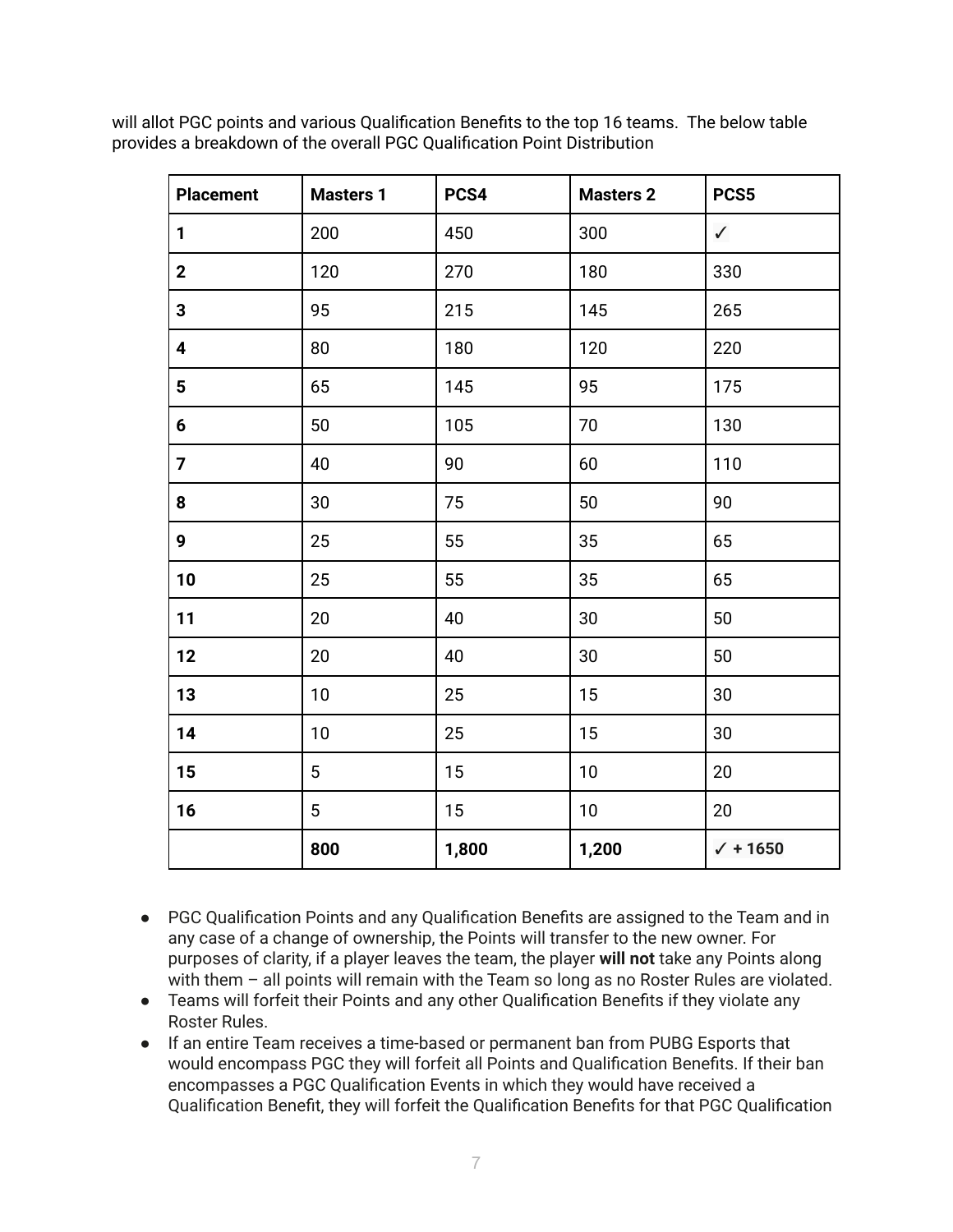Event. However, the Team would retain their Points so long as the ban does not encompass PGC.

- In the case of a Player(s) ban:
	- If the Team is unable to field a full roster, and not in violation of the Roster Rules, the Team will retain all Points and Qualification Benefits.
	- $\circ$  If the Team is unable to field a full roster and/or is in violation of the Roster Rules, they will forfeit Qualification Benefits for that PGC Qualification Event.
	- $\circ$  If the Team is unable to field a full roster and/or in violation of the Roster Rules for PGC, they will forfeit all Points and Qualification Benefits.
- If a Team does not qualify or participate in a PGC Qualification Event, the Team would still maintain their Points, so long as all Roster Rules and Eligibility Rules are adhered to.

#### <span id="page-7-0"></span>**1.6 Format**

#### **Open Qualifiers:**

- A total of 15 teams pass to either Upper Bracket or Lower Bracket
- Sign ups limited to 512 teams
- Teams will be split into 2 parts of 256 teams. First 256 teams will play their matches on Day 1, next 256 teams will play on Day 2
- TOP4 from each lobby (on Day 1 & Day 2) advance to Day 3 of the Open Qualifiers
- Day 3 starts with 128 teams. TOP8 from each lobby advance to Day 4 of the Open **Qualifiers**
- Day 4 starts with 64 teams. Advancement to the Main Event is determined in the following way:
	- All teams from the 1st place from each lobby advance to the Upper Bracket
	- The best 3 teams from the 2nd place from each lobby advance to the Upper Bracket
	- The remaining 8 teams advance to Lower Bracket
- The first 3 days of the Open Qualifiers have 6 matches (BO6, MMMEEE). The 4th day has 8 matches (BO8, MMMMEEEE).

#### **Main Event**

#### **Upper Bracket:**

- Spots in the Upper Bracket are filled by:
	- 1 team who is a winner of ESL PUBG Masters: Spring
	- 1 team who is a winner of ESL PUBG Open: Summer
	- 7 invited teams
	- 7 teams from the Open Qualifiers
- 1-day phase with 6 maps (BO6)
- TOP8 teams advance to the Grand Finals
- Remaining teams are moved to the Lower Bracket

#### **Lower Bracket:**

- Spots in the Lower Bracket are filled by:
	- 8 teams from the Open Qualifiers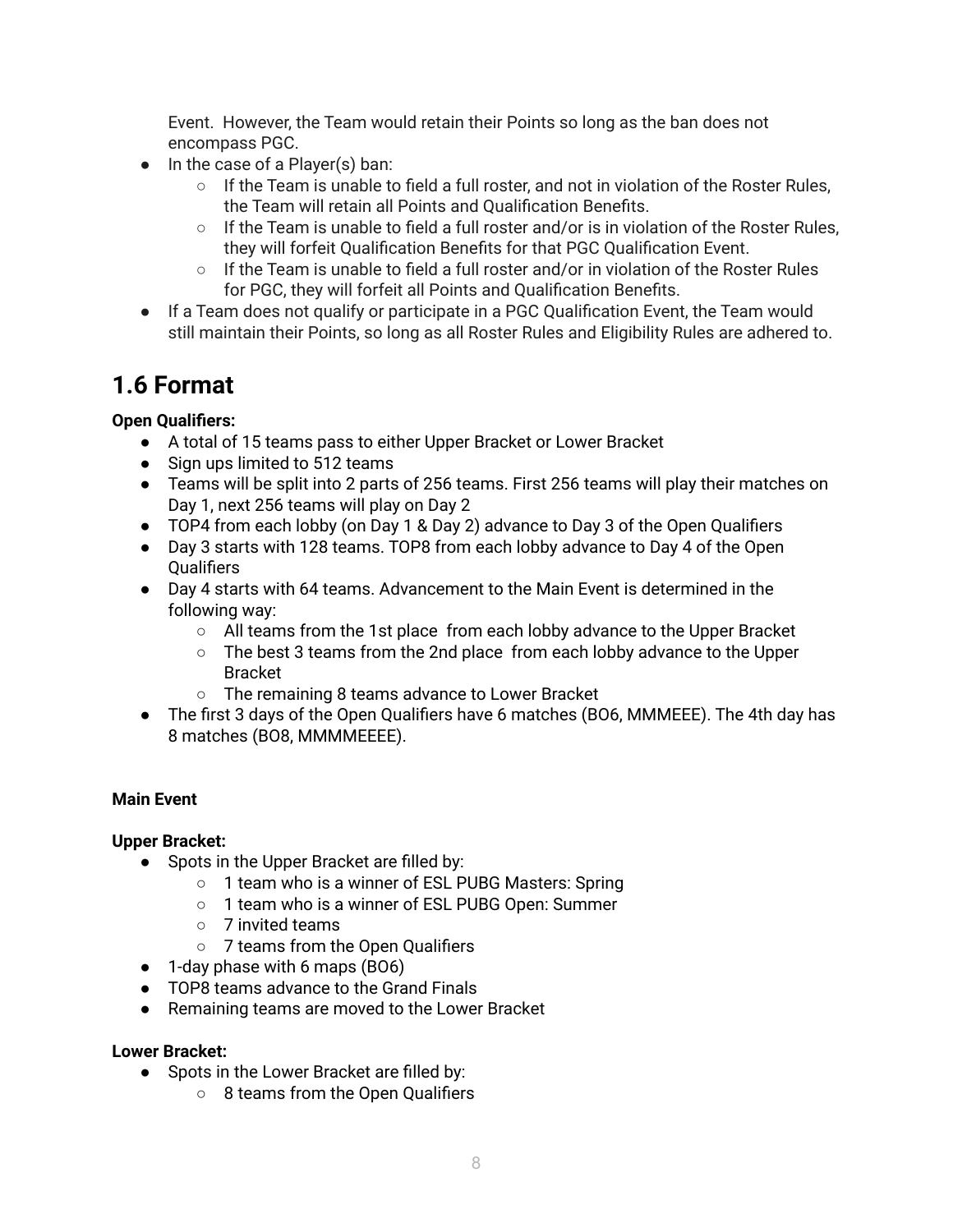- 8 teams from the Upper Bracket that didn't advance to the Grand Finals
- 2-days phase with 6 maps (BO6) per day (12 maps total)
- TOP8 teams advance to the Grand Finals

#### **Grand Finals:**

- Spots in the Grand Finals are filled by:
	- 8 teams from the Upper Bracket
	- 8 teams from the Lower Bracket
- 2-weekend series, each series consists of 2 days
- 1st weekend with 6 maps (BO6) per day (12 maps total)
- 2nd weekend with 6 maps (BO6) per day (12 maps total)
- Wins/kills from the 1st weekend are not carried over to the 2nd weekend
- The prize pool is separated for each week. The overall prize will be distributed according to the prize pool ranking earned by all teams during both weekends. To see the prize distribution, please check 1.4 Prize [Money.](#page-4-1)

**During all phases of the tournament, Most Chicken (MC) is being used.** To check the full description of the system, please check the 8. [In-Game](#page-35-0) Scoring.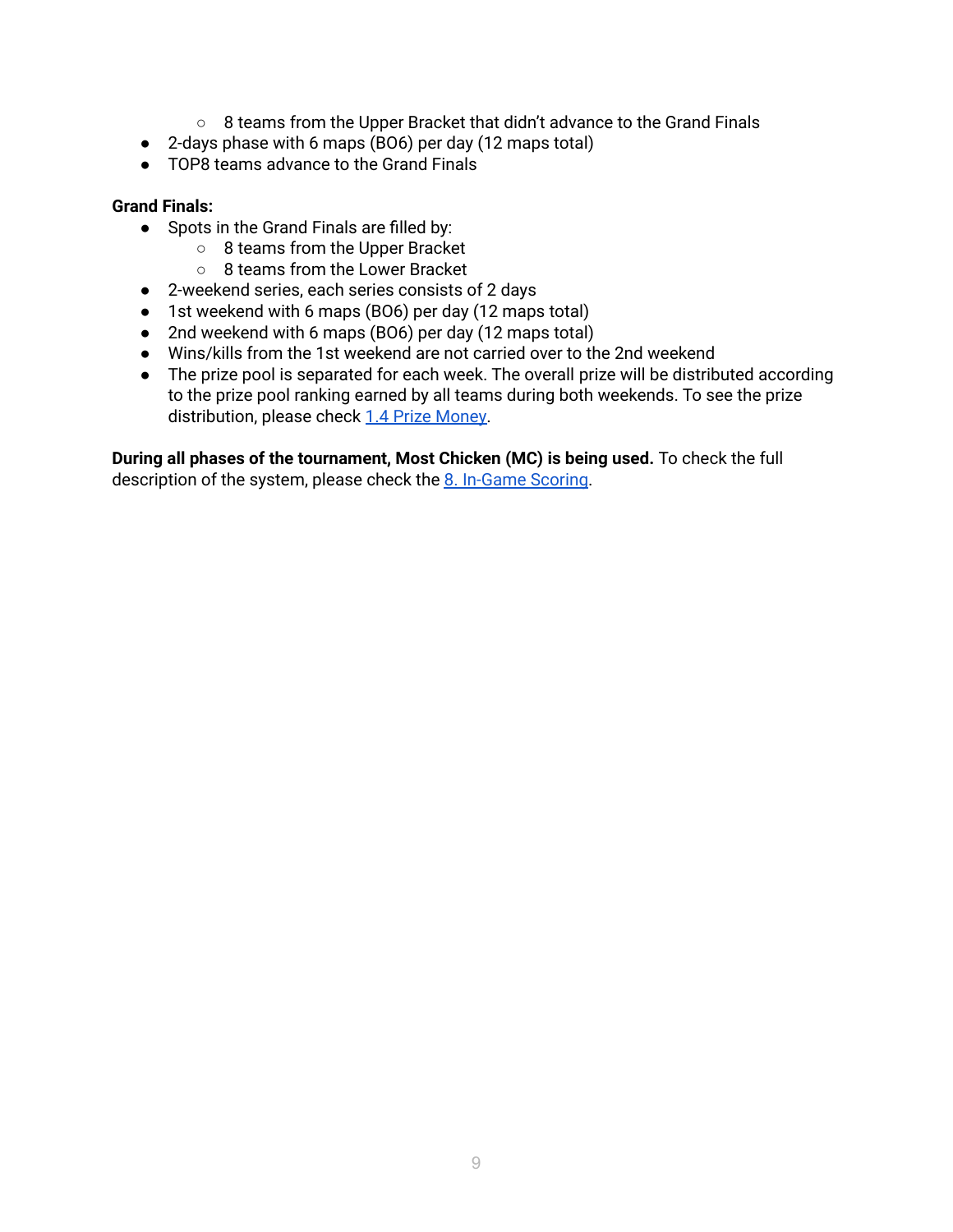# <span id="page-9-0"></span>**2. Player Eligibility**

## <span id="page-9-1"></span>**2.1 Age**

No Player shall be considered eligible to participate before his or her 18<sup>th</sup> birthday, defined as having lived 18 full years.

#### <span id="page-9-2"></span>**2.2 Player Aliases**

Player Aliases are subject to approval by Administration. Administration reserves the right to deny the use of a Player Alias and require a change for any reason. Player Aliases may not exceed 12 characters. Player Aliases may use any combination of uppercase and lowercase letters (A-Z), digits (0-9), underscores (\_), or hyphens (-). Player Aliases may not include spaces.

Player Aliases must adhere to the following rules. Using alternative spelling to avoid compliance with the following rules is strictly prohibited.

- Player Aliases may not include a sponsor name.
- Player Aliases may not include any product name or description.
- Player Aliases may not include any words that are purely commercial.
- Player Aliases may not contain vulgarities or obscenities in any way.
- Player Aliases must comply with the Code of Conduct.

#### <span id="page-9-3"></span>**2.3 In-Game Nicknames**

In-Game Nicknames are subject to approval by Administration. Administration reserves the right to deny the use of an In-Game Nickname and require a change for any reason including to ensure that the In-Game Nickname can comfortably fit within the boundaries of any in-game asset. In-Game Nicknames may not exceed 16 characters.

In-Game Nicknames must adhere to the following format:

*TAG\_PlayerAlias*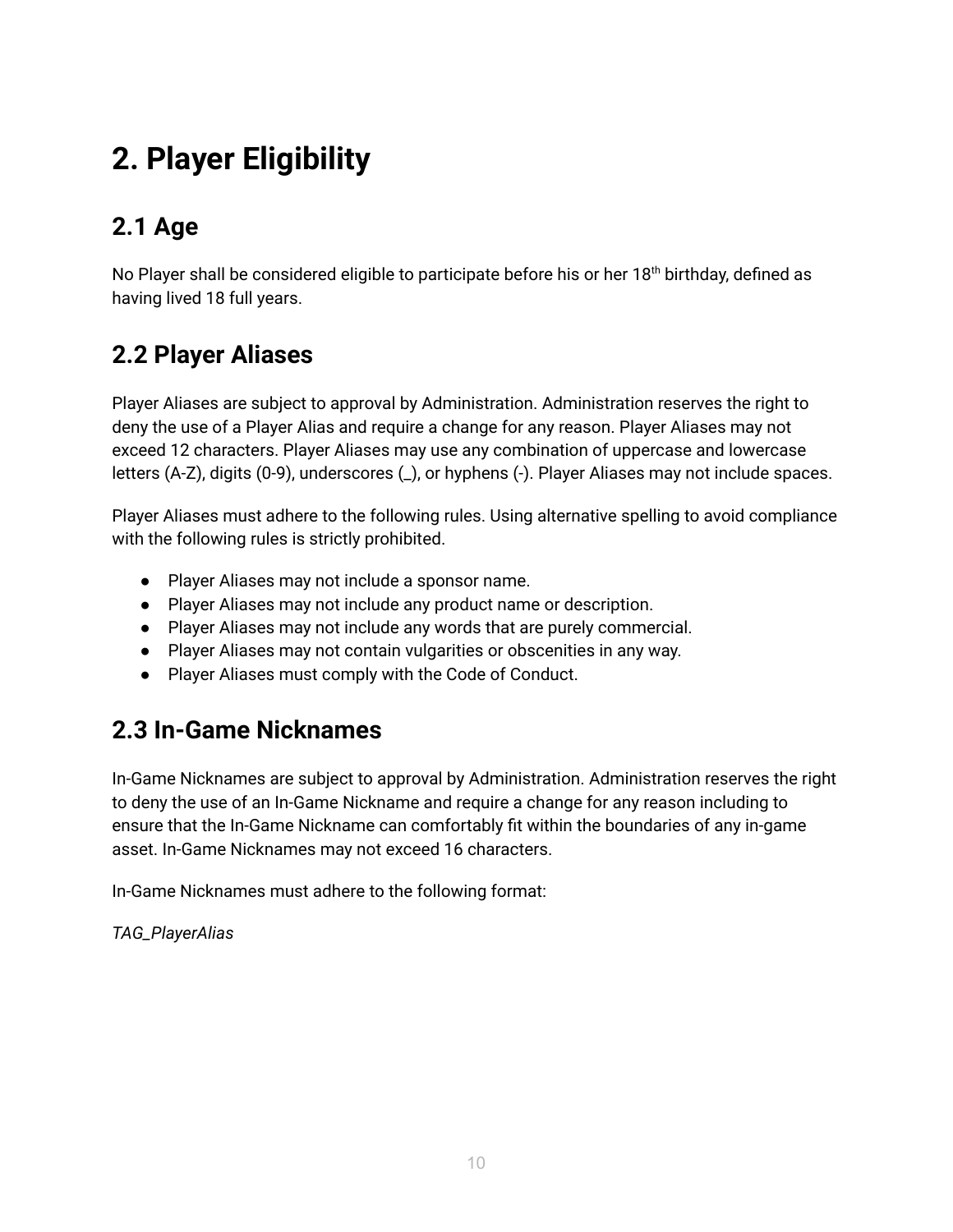## <span id="page-10-0"></span>**2.4 Region Requirement**

All players must be located in one of the following countries:

| <b>Europe</b>                       |                     |                                   |                           |                                  |  |  |
|-------------------------------------|---------------------|-----------------------------------|---------------------------|----------------------------------|--|--|
| Albania                             | Andorra             | Austria                           | Belgium                   | Bosnia and<br>Herzegovina        |  |  |
| <b>Bulgaria</b>                     | Croatia             | Cyprus                            | Czech Republic            | Denmark                          |  |  |
| Estonia                             | Finland             | France                            | Germany                   | Greece                           |  |  |
| Hungary                             | Iceland             | Ireland                           | Italy                     | Latvia                           |  |  |
| Liechtenstein                       | Lithuania           | Luxembourg                        | Malta                     | Monaco                           |  |  |
| Montenegro                          | <b>Netherlands</b>  | North Macedonia                   | Norway                    | Poland                           |  |  |
| Portugal                            | Romania             | San Marino                        | Serbia                    | Slovakia                         |  |  |
| Slovenia                            | Spain               | Sweden                            | Switzerland               | UK of GB and<br>Northern Ireland |  |  |
| Vatican                             | Armenia             | Azerbaijan                        | <b>Belarus</b>            | Georgia                          |  |  |
| Kazakhstan                          | Kyrgyzstan          | Moldova                           | <b>Russian Federation</b> | Tajikistan                       |  |  |
| Turkmenistan                        | Ukraine             | Uzbekistan                        |                           |                                  |  |  |
|                                     |                     | <b>Middle East and Africa</b>     |                           |                                  |  |  |
| Afghanistan                         | Algeria             | Angola                            | <b>Bahrain</b>            | Benin                            |  |  |
| <b>Botswana</b>                     | <b>Burkina Faso</b> | Burundi                           | Cabo Verde                | Cameroon                         |  |  |
| <b>Central African</b><br>Republic  | Chad                | Comoros<br>Congo                  |                           | Côte D'Ivoire                    |  |  |
| Democratic Republic<br>of the Congo | Djibouti            | <b>Equatorial Guinea</b><br>Egypt |                           | Eritrea                          |  |  |
| Eswatini (Swaziland)                | Ethiopia            | Gabon<br>Ghana                    |                           | Guinea                           |  |  |
| Guinea Bissau                       | Iran                | Iraq                              | Israel                    | Jordan                           |  |  |
| Kenya                               | Kuwait              | Lebanon                           | Lesotho                   | Liberia                          |  |  |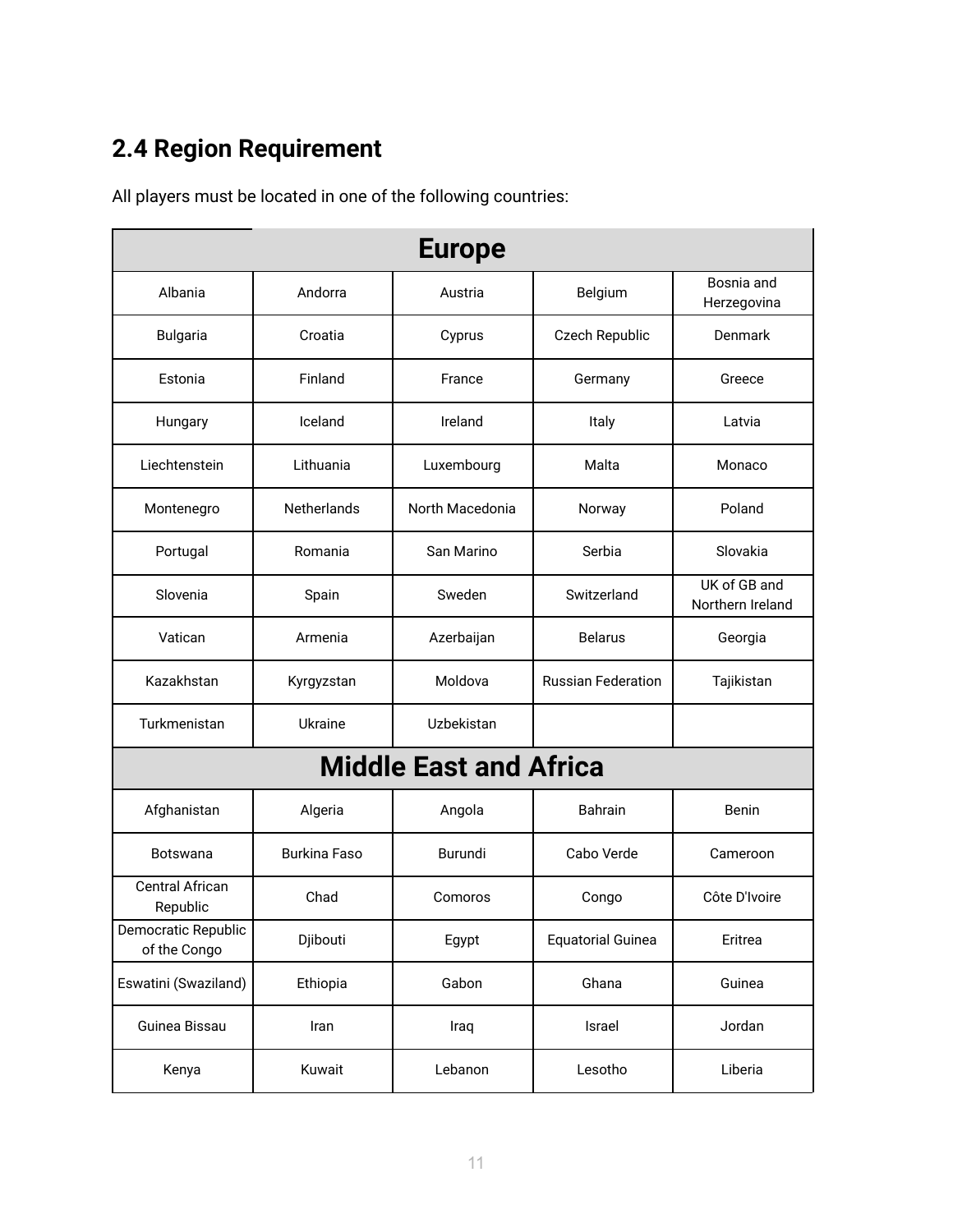| Libya        | Madagascar | Malawi     | Mali     | <b>Mauritius</b>         |
|--------------|------------|------------|----------|--------------------------|
| Morocco      | Mozambique | Namibia    | Niger    | Nigeria                  |
| Oman         | Pakistan   | Qatar      | Rwanda   | Sao Tome and<br>Principe |
| Saudi Arabia | Senegal    | Seychelles | Somalia  | South Africa             |
| South Sudan  | Sudan      | Syria      | Tanzania | Togo                     |
| Tunisia      | Turkey     | <b>UAE</b> | Uganda   | Yemen                    |
| Zambia       | Zimbabwe   |            |          |                          |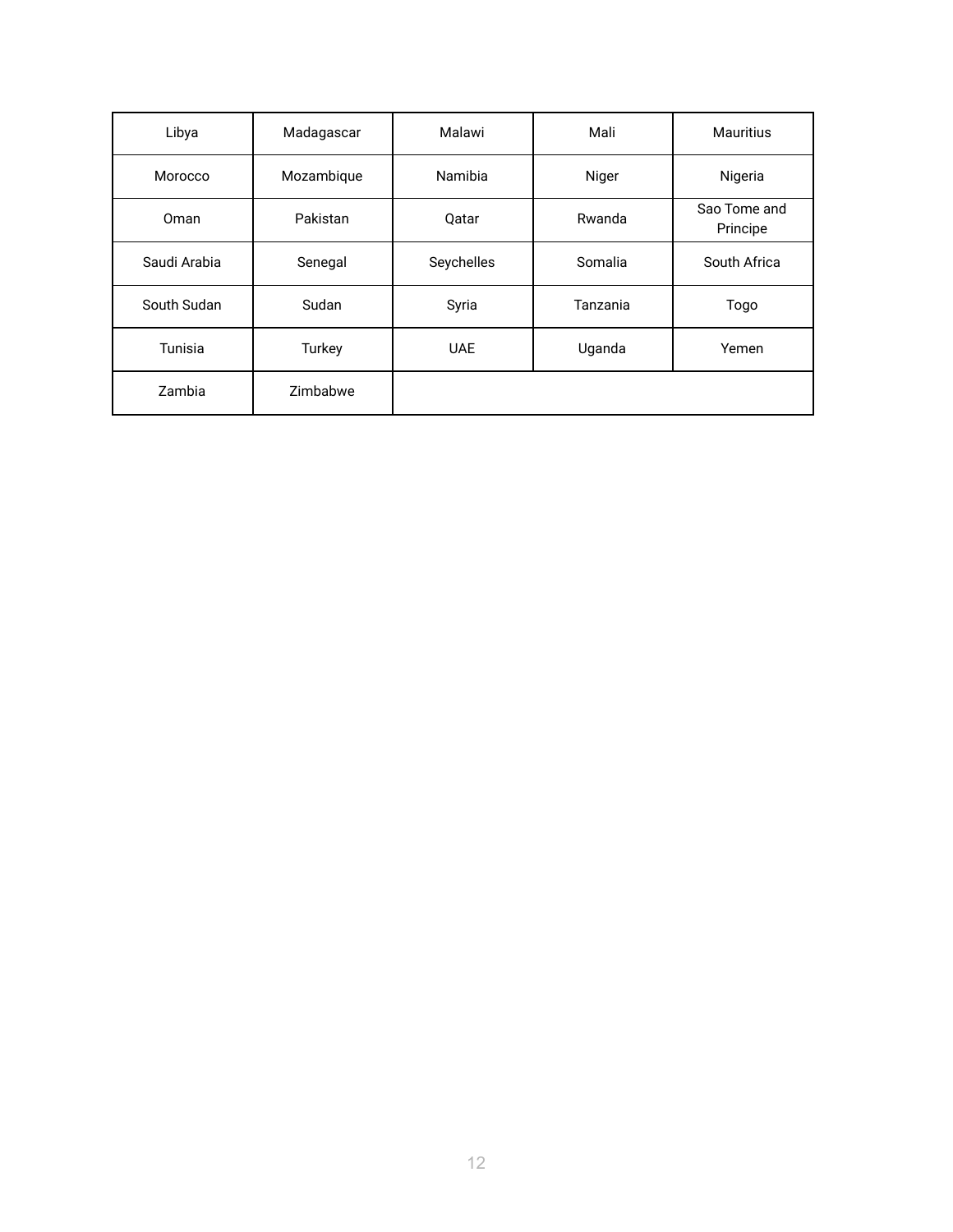# <span id="page-12-0"></span>**3. Team Eligibility**

## <span id="page-12-1"></span>**3.1 Team Tags**

Teams are required to specify a Team Tag to be used in their players' In-Game Nicknames. Team Tags are subject to approval by Administration. Administration reserves the right to deny the use of a Team Tag and require a change for any reason. Team Tags must be 2 to 4 characters. Team Tags may only include uppercase letters (A-Z) and digits (0-9). Team Tags may not use spaces, underscores (\_), or hyphens (-).

Team Tags for all Pro level Teams must be unique globally. Team Tags must adhere to the Code of Conduct.

#### <span id="page-12-2"></span>**3.2 Team Names**

Team names must adhere to the Code of Conduct. Administration reserves the right to deny the use of a Team Name and require a change for any reason.

#### <span id="page-12-3"></span>**3.3 Native Roster Requirements**

Each team roster must consist of at least fifty percent (50%) of players who are legal citizens or permanent residents from the region it registers to compete in. For the purpose of this section, legal citizenship and/or permanent residency are defined per the laws of each corresponding country. To provide further clarification, if the regional roster rules allow for four (4) members, then at least two (2) must be legal citizens or permanent residents. If the regional roster rules allow for five (5) members, then at least three (3) must be legal citizens or permanent residents.

## <span id="page-12-4"></span>**3.4 Conflict of Interest**

Team owners, staff members, or representatives may not be employees of PUBG Corporation or ESL.

## <span id="page-12-5"></span>**3.5 Slot holder**

The ESL PUBG Masters slot will be owned by teams who have been invited directly to the tournament or have qualified through qualifiers. Slots will be given to the owners only for the duration of a single ESL PUBG Masters Tournament.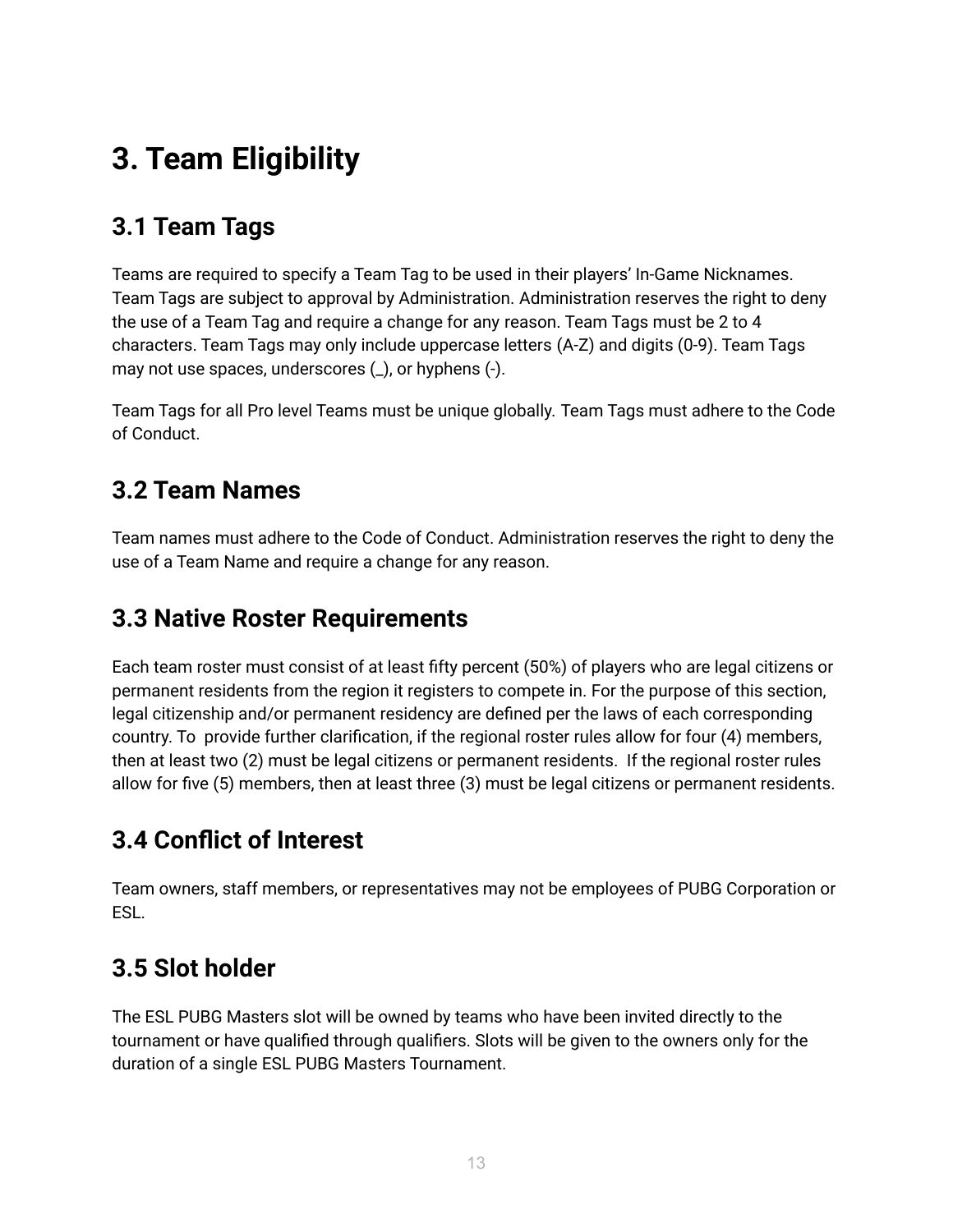If players are contracted with a legal entity, who is acting as the team representative, ownership of the slot is under control of this legal entity.

If players are not represented by any legal entity - the slot will be given to the actual team, where the team leader will be the designated contact person and slot owner for this team. This person will be responsible for keeping the team in order, and holding all questions regarding team account submitting and maintenance, but in such a case the right to the license can only be sustained if 3 out of 4 of the players that actively played in the last stage(s) of the qualification stay on the team. The slot owner or representative is responsible for all actions and commitments of the team.

The Legal entity has the right to transfer the slot to other legal entity or to the players from the roster in case of withdrawal from the tournament. In case if the slot is given to the other legal entity - both parties should provide legal documents of this operation. In case of legal entity withdrawing from the tournament and the slot is given to the team roster - players need to keep 3 out of the 4 players, who were assigned to the team main roster during the registration.

Players without organization can sign with the Legal entity, but in this case they are transferring ownership of the slot to this Legal entity.

All transfers are required to be finished by the roster lock periods.

ESL and PUBG Corp. reserves the right to withdraw or deny slot ownership from any participant if owners breached within the guidelines and/or rulebook set out by the organizer.

#### <span id="page-13-0"></span>**3.6 Multiple Team Ownership**

To preserve the integrity of the Competition, the following rules apply to any individual, entity or group that owns, operates, controls, or has an interest in a team that is competing in an ESL competition.

- 1. An individual, entity or group cannot directly or indirectly own or operate more than one team globally.
- 2. An individual, entity or group cannot directly or indirectly participate in the financing, operation, marketing, or management of more than one team globally.
- 3. No two teams can operate under the same brand or team name or variations of the same brand or team name in more than one team globally.
- 4. No two individuals, entities or groups that own, operate, control, or have an interest in any team can enter into a business or financial relationship with a common interest that can directly or indirectly benefit both parties based on performance in the competition.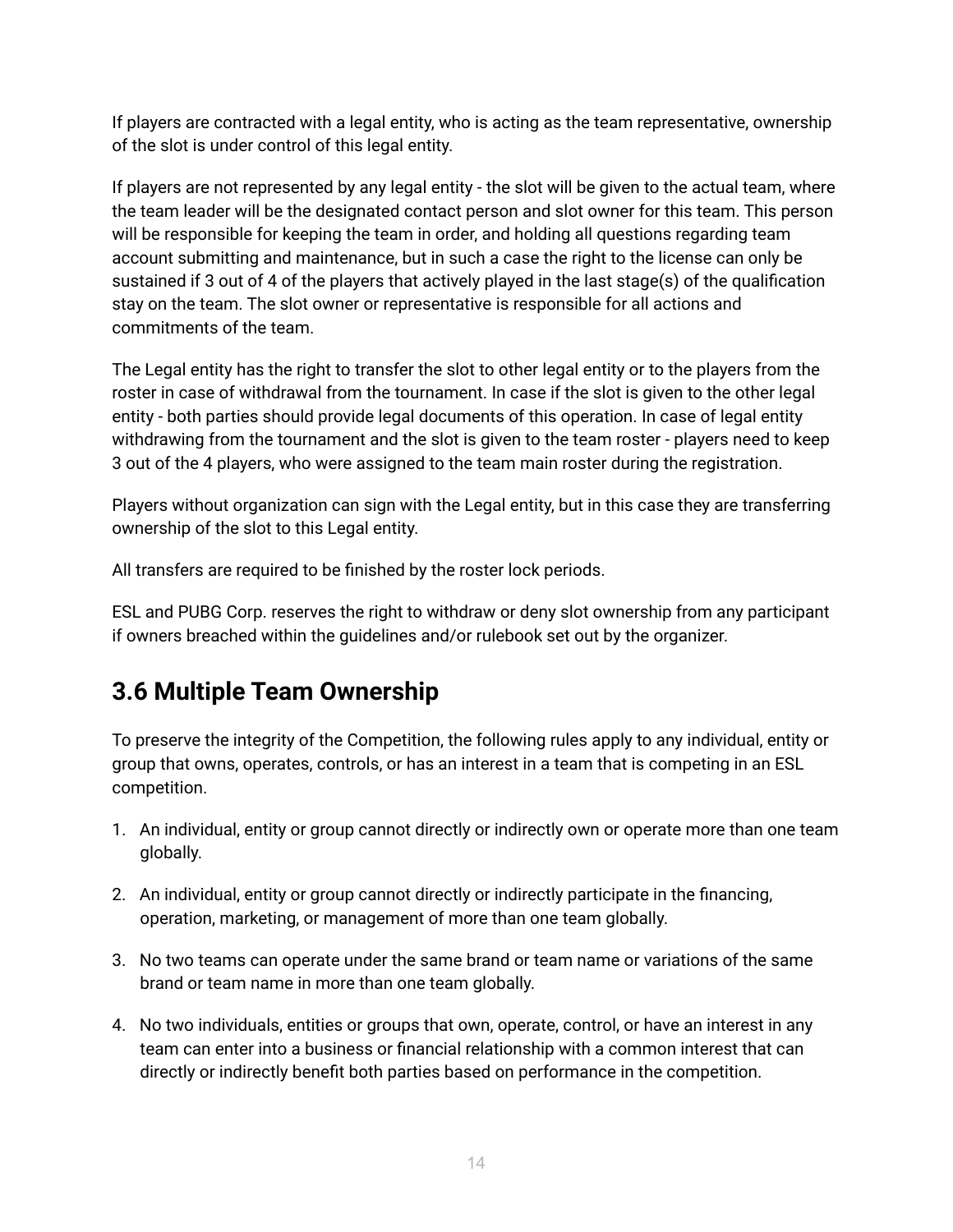#### <span id="page-14-0"></span>**3.7 Roster change**

During the tournament period all teams will be affected by the roster lock. All team rosters participating in the Qualifiers will be locked from the start of the Qualifiers till the end of the ESL PUBG Masters tournament. All team rosters invited to the Upper Bracket of the competition will be locked from the start of the Upper Bracket till the end of the ESL PUBG Masters tournament.

Roster changes are allowed only during transfer periods before roster lock applies. Teams are allowed to change any amount of the players before roster lock applies. In case during the tournament any of the players experienced technical or medical issues, participants are allowed to ask for a short-term replacement.

Short-term replacement, in a case of an absence that occurs due to a proven short-term issue such as illness or other of a player or more and therefore they can't play in full condition the team may invoke this rule to replace their incapacitated player(s) during the duration of this period. The replacement will have to be taken from the EMEA region and it will have to be hired during the time period with a freelancer contract. The replacement will have to abide by the native roster ruling.

If the short term replacement will play more than 30% of the matches of the team, changed members of the team will be marked as inactive, and the replacement will be irrevocable and will act as permanent player of the roster.

ESL has the right to deny the addition if a player does not meet the requirements for a Player addition.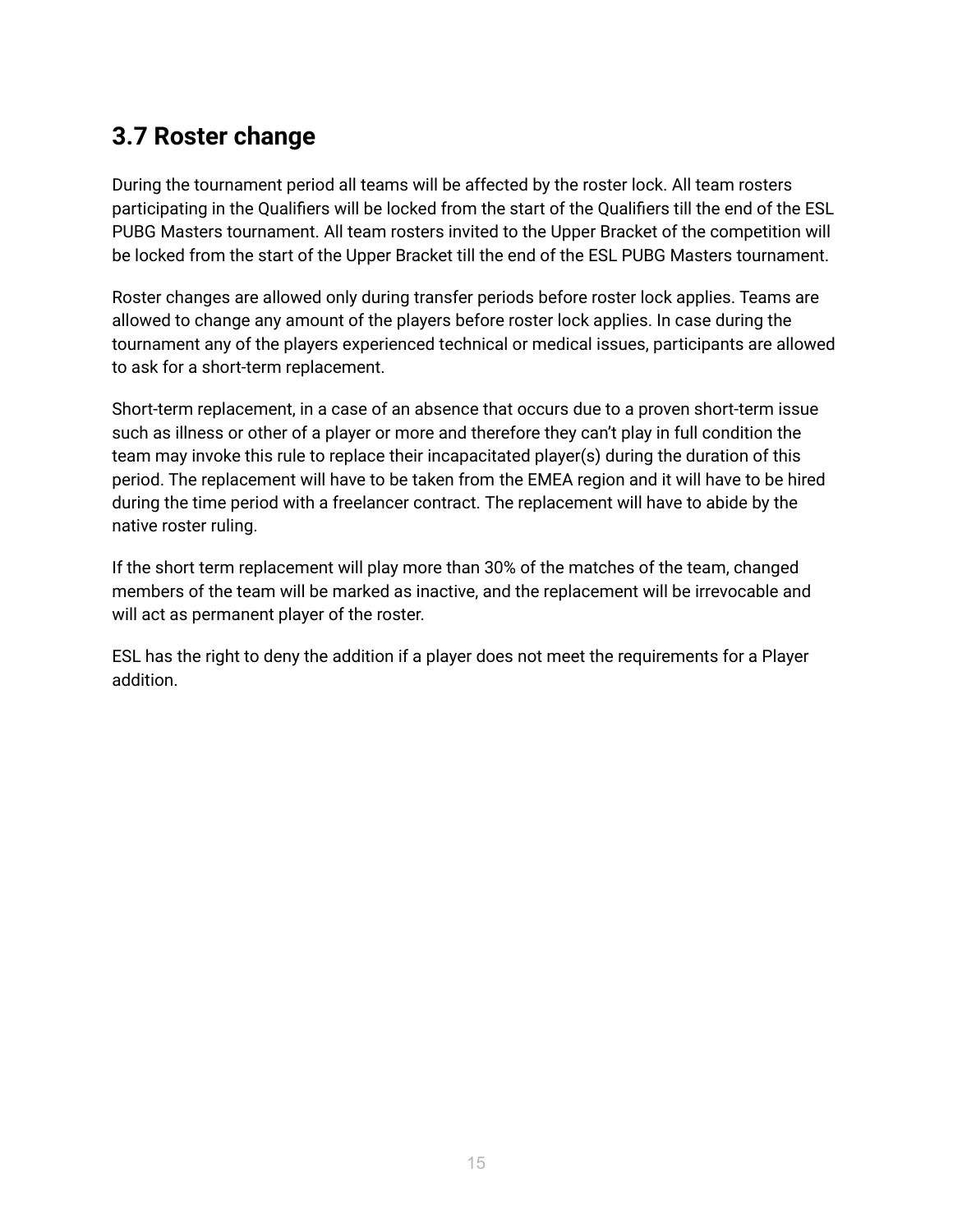# <span id="page-15-0"></span>**4. Code of Conduct**

Competitors must always abide by the following Code of Conduct throughout the entire Competition. By participating in the Competition, Competitors agree to abide by these rules and any instructions or decisions of Administration and conduct themselves in a positive and professional manner.

#### <span id="page-15-1"></span>**4.1 PUBG Terms of Service.**

Competitors shall comply with the PUBG Terms of Service. The full PUBG Terms of Service can be found here: <https://www.pubg.com/terms-of-service/>

## <span id="page-15-2"></span>**4.2 Best Ability**

Competitors must always attempt to compete at their best ability and use their best effort during any Match and avoid any behavior that is inconsistent with principles of sportsmanship, honesty, integrity, and fair play.

## <span id="page-15-3"></span>**4.3 Collusion and Match-Fixing**

Competitors shall not participate in any act of collusion or match-fixing. Collusion is defined as any agreement between two or more Competitors to cheat, deceive, or disadvantage opposing Competitors. Collusion includes, but is not limited to the following:

- Agreeing to any ruleset outside of the official rules
- Worsening performance or losing a Match or encouraging another Competitor to do so
- Deliberately losing for any reason or encouraging another Competitor to do so
- Pre-arranging the splitting of prize money or any other form of compensation
- Sending or receiving any signals or messaging to opposing Competitors

Match-fixing is defined as offering, agreeing, conspiring, or influencing the outcome of any Match by means that are prohibited by law or these rules.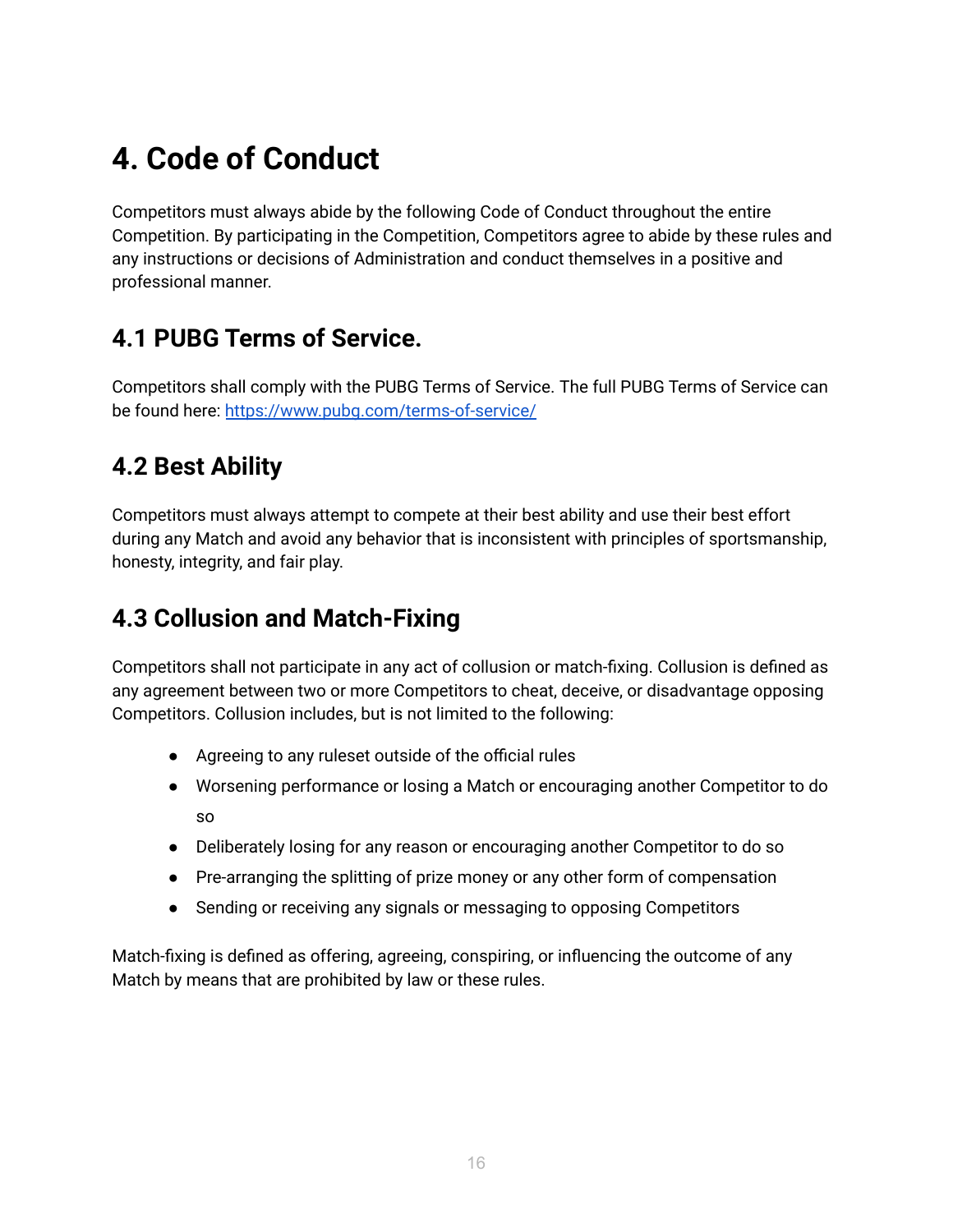## <span id="page-16-0"></span>**4.4 Betting and Gambling**

Competitors shall not participate in any act of betting or gambling. Betting is defined as the act of wagering money (cash, cash equivalent, credit of monetary value, or any other monetary instrument) on the outcome of a Match. Competitors must never place, attempt to place, or encourage the placement of bets on any Match of the Competition. No Competitor may benefit directly or indirectly from gambling on any result of the Competition.

## <span id="page-16-1"></span>**4.5 Bribery**

Competitors shall not participate in any act of bribery. Bribery is defined as the act of offering compensation or anything else of value to influence the judgement or conduct of a person. Competitors must never offer or receive any form of compensation to or from another Competitor or any other person to attempt to gain or give an unfair advantage in the Competition.

## <span id="page-16-2"></span>**4.6 Exploiting and Hacking**

Competitors shall not participate in any act of exploiting or hacking. Exploiting is defined as the use of an in-game bug or glitch in a manner not intended by the designers to seek an unfair advantage. Hacking is defined as any modification of hardware, software, game client, or internet connection.

## <span id="page-16-3"></span>**4.7 Cheating**

Competitors shall not cheat by using any kind of device, program, or any other method or activity that may gain or give an unfair advantage.

## <span id="page-16-4"></span>**4.8 Ringing**

Competitors shall not participate in any act of ringing. Ringing is defined as playing under another Competitor's account.

#### <span id="page-16-5"></span>**4.9 Intentional Disconnects**

Competitors shall not intentionally disconnect from a Match by any action (e.g. quitting the Match, turning off PC, unplugging ethernet cable, etc.). Any action from a Competitor that causes a disconnect shall be deemed intentional regardless of the intent.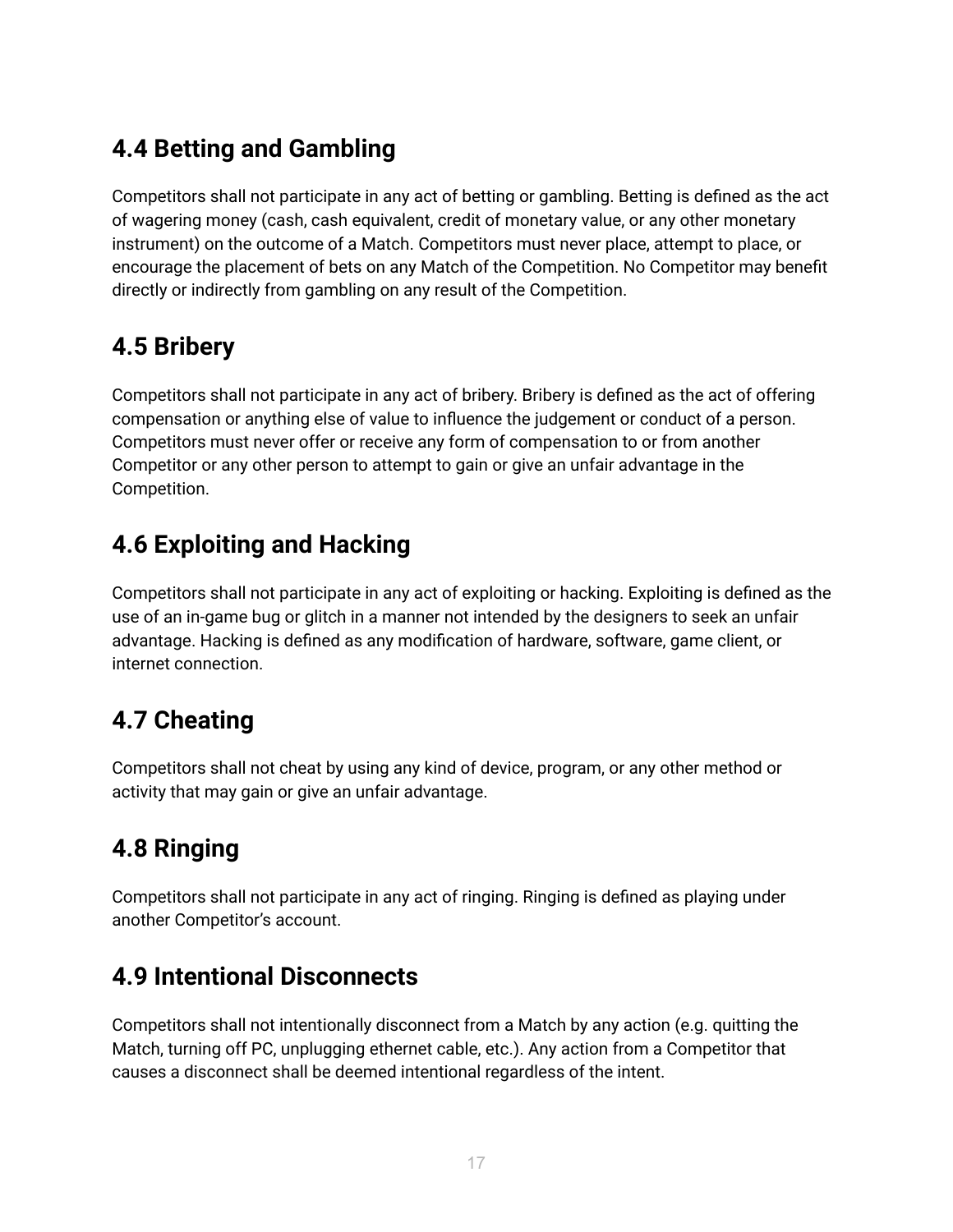#### <span id="page-17-0"></span>**4.10 Profanity and Hate Speech**

Competitors shall not use language that is obscene, foul, vulgar, insulting, threatening, abusive, libelous, slanderous, defamatory, or otherwise offensive. Competitors shall not incite hatred or discriminatory conduct.

#### <span id="page-17-1"></span>**4.11 Disruptive and Abusive Behavior**

Competitors shall not take any action or perform any gesture which is insulting, mocking, disruptive, or antagonistic. A Competition may be conducted and broadcasted in any country and include Teams from any country in the world. Competitors are responsible for being aware of the sensitivities of the cultures of the hosting country, broadcasting countries, the participating Teams and Competitors, with regards to avoiding any comments, actions or activities that may be reasonably constituted as insulting, mocking, disruptive, or antagonistic. All determinations of any disruptive or abusive behavior is at the sole discretion of the Administration.

#### <span id="page-17-2"></span>**4.12 Harassment and Sexual Harassment**

Competitors shall not participate in any act of harassment. Harassment is defined as systematic, hostile, and repeated acts which are intended to isolate or ostracize a person and/or affect the dignity of a person. Unwelcome sexual advances of any kind are strictly prohibited.

#### <span id="page-17-3"></span>**4.13 Discrimination and Denigration**

Competitors shall not offend the dignity or integrity of a country, private person, or group of people through contemptuous or discriminatory words or actions based on race, ethnicity, national origin, social origin, gender, language, religion, political opinion, financial status, birth status, sexual orientation, or any other reason.

## <span id="page-17-4"></span>**4.14 Criminal Activity**

Competitors shall not engage in any activity which is prohibited by common law, statute, or treaty and which leads to or may be reasonably deemed likely to lead to conviction in any court of competent jurisdiction.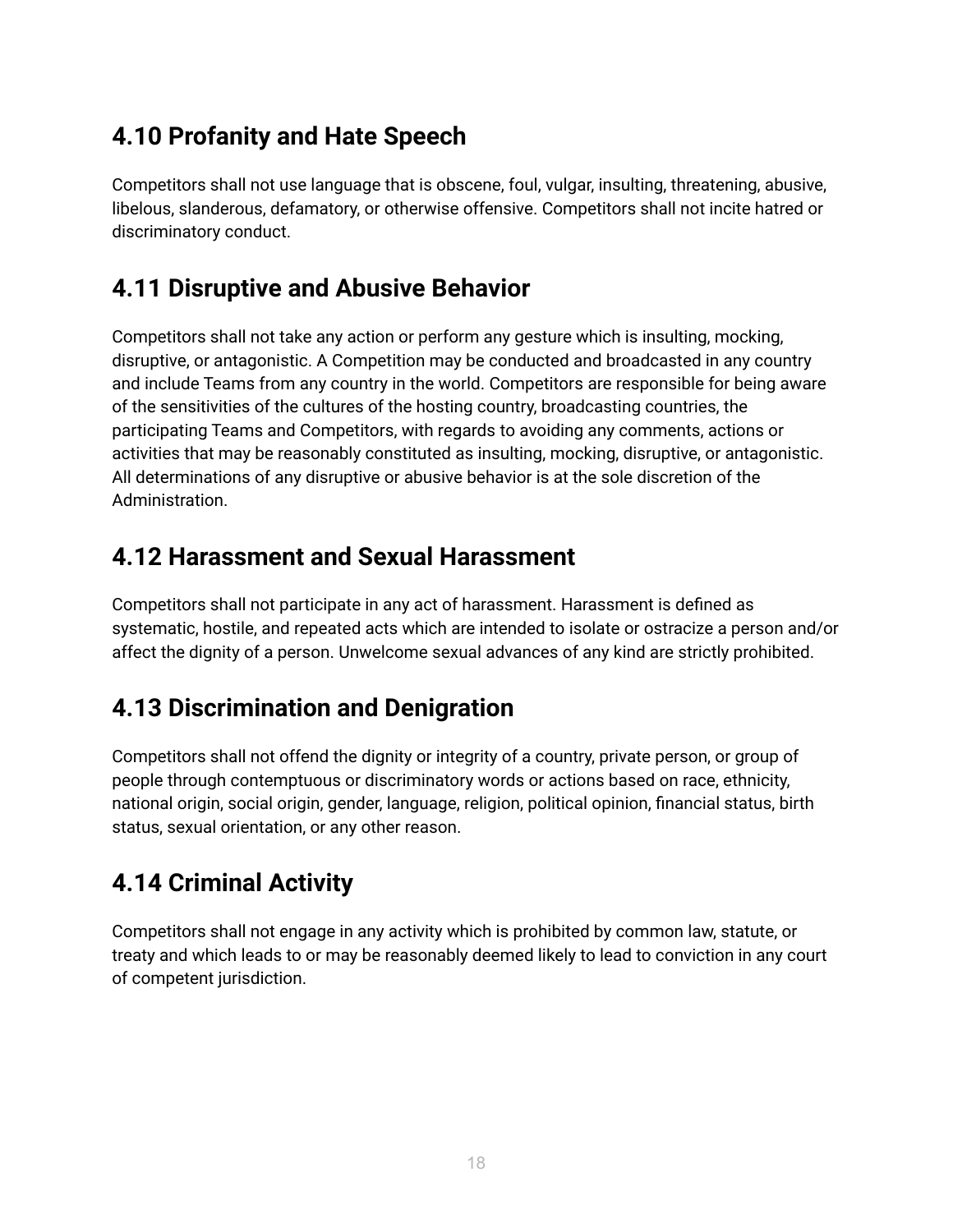## <span id="page-18-0"></span>**4.15 Confidentiality**

Competitors shall not disclose any confidential information by any method of communication including all social media channels. All communication with Administration is strictly confidential. The publication of such material without explicit consent is strictly prohibited.

#### <span id="page-18-1"></span>**4.16 Concluding the Competition**

Upon initiating participation in a Competition, Teams and Competitors shall continue to participate in the Competition to its conclusion. Teams and Competitors shall not refuse to participate in the Competition for any reason including, without limitation, disagreement with a decision by Administration, an accusation of competitive integrity of the Competition, or imperfect playing conditions.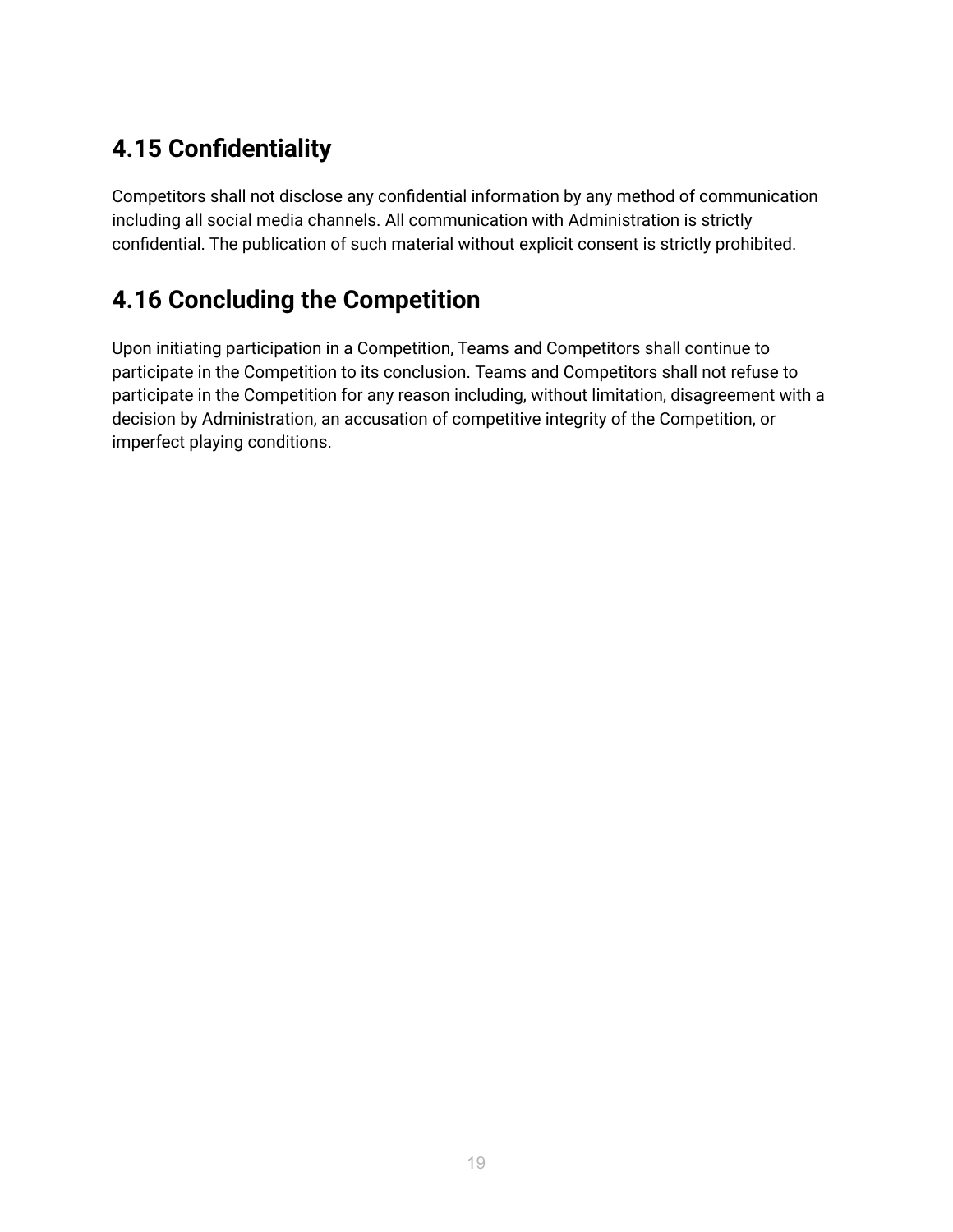# <span id="page-19-0"></span>**5. Conduct Violations and Penalties**

Competitors who fail to abide by these official rules or Code of Conduct may be subject to penalties, fines, suspensions, or bans as deemed necessary and appropriate by Administration.

Administration reserves the right to investigate any instance in which a rule may be violated. Competitors shall not withhold information from Administration during an investigation. During an investigation, Competitors must adhere to the instructions of Administration and supply complete and accurate information. Competitors shall never create any obstruction to an investigation.

#### <span id="page-19-1"></span>**5.1 Issuance of Penalties**

Administration reserves the right to issue, without limitation of its authority, penalties at its sole discretion upon discovery of any conduct or rule violations in accordance with the severity of the infraction. Repeated infractions may result in more severe consequences. Penalties may include, but are not limited to the following:

- Verbal and/or written caution(s) and warning(s)
- Fine(s) and/or deduction(s) of prize money
- Forfeiture(s) of Match(es)
- Disqualification(s)
- Suspension(s) or Ban(s)

#### <span id="page-19-2"></span>**5.2 Publication of Penalties**

Administration reserves the right to publish any information regarding any violation of these official rules or Code of Conduct. By participating in the Competition, Teams and Competitors hereby waive any right to legal action against Administration, its Affiliates, or other Teams and Competitors regarding the issuing and publishing of penalties.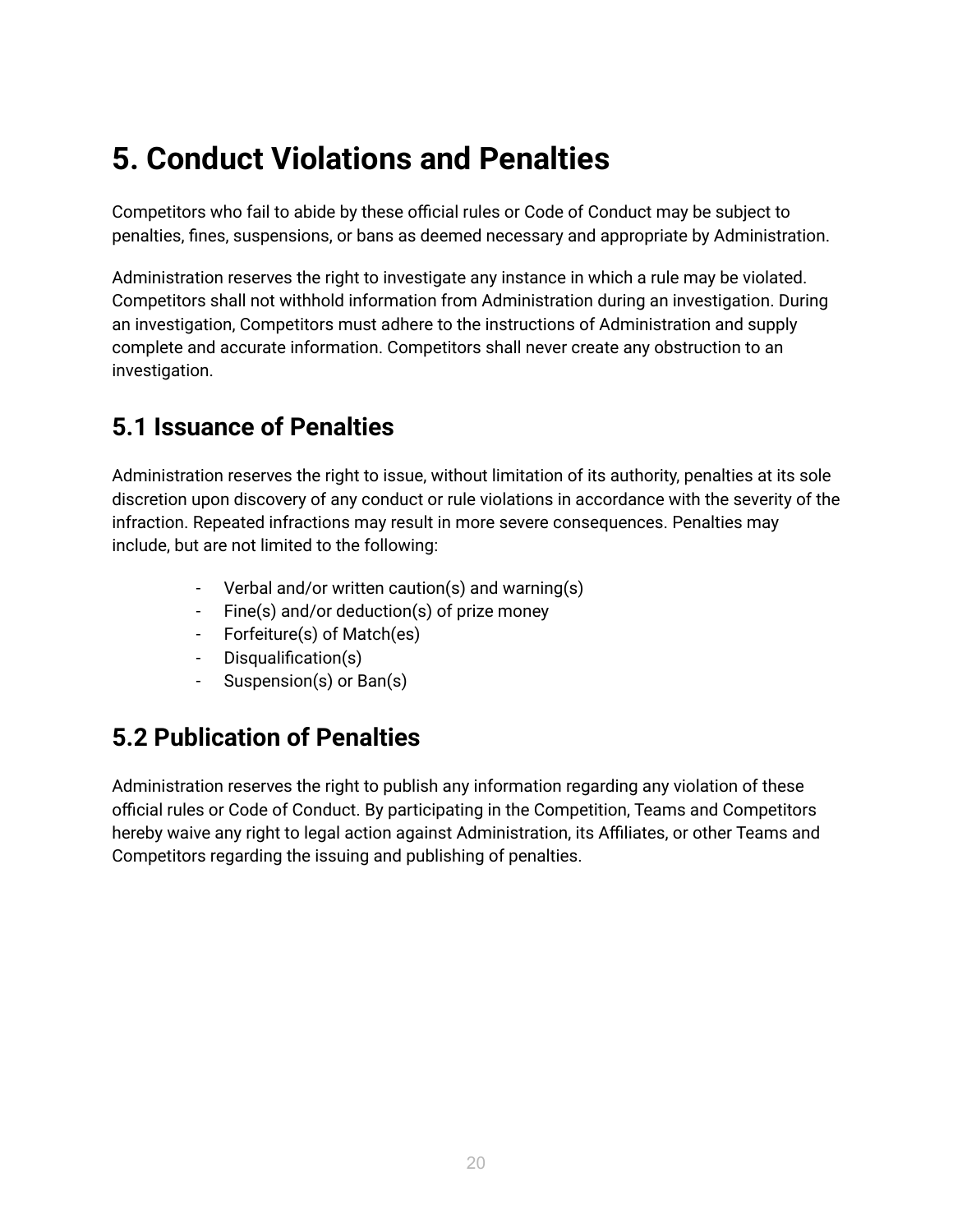# <span id="page-20-0"></span>**6. In-Game Settings**

Every Match in the Competition will use Esports Mode with the Default Settings Preset. All settings shall remain default unless explicitly stated below. Administration reserves the right to make changes to In-Game Settings for any reason at any time. Administration may make temporary adjustments to In-Game Settings in order to help mitigate the impact of any in-game bug.

#### <span id="page-20-1"></span>**6.1 Basics**

The official version of the game will be used throughout the tournament.

- The Live server of PUBG will be used for the Qualifier;
- The Esports server B of PUBG will be used for Upper Bracket, Lower Bracket,, Last Chance and Grand Finals.

#### <span id="page-20-2"></span>**6.1.1 Game Settings**

| <b>Match Settings: Game Settings</b> |  |  |  |
|--------------------------------------|--|--|--|
| <b>Map</b><br>Erangel, Miramar       |  |  |  |
| Perspective<br>FPP                   |  |  |  |
| Players<br>64                        |  |  |  |
| <b>Team Players</b>                  |  |  |  |
| <b>Weather</b><br>Sunny              |  |  |  |

#### <span id="page-20-3"></span>**6.1.2 Maps**

- ➔ Bo4 Miramar > Miramar > Erangel > Erangel
- ➔ Bo6 Miramar > Miramar > Miramar > Erangel > Erangel > Erangel
- ➔ Bo8 Miramar > Miramar > Miramar > Miramar > Erangel > Erangel > Erangel > Erangel
- $\rightarrow$  Bo12 Bo6 x2
- $\rightarrow$  Bo18 Bo6 x3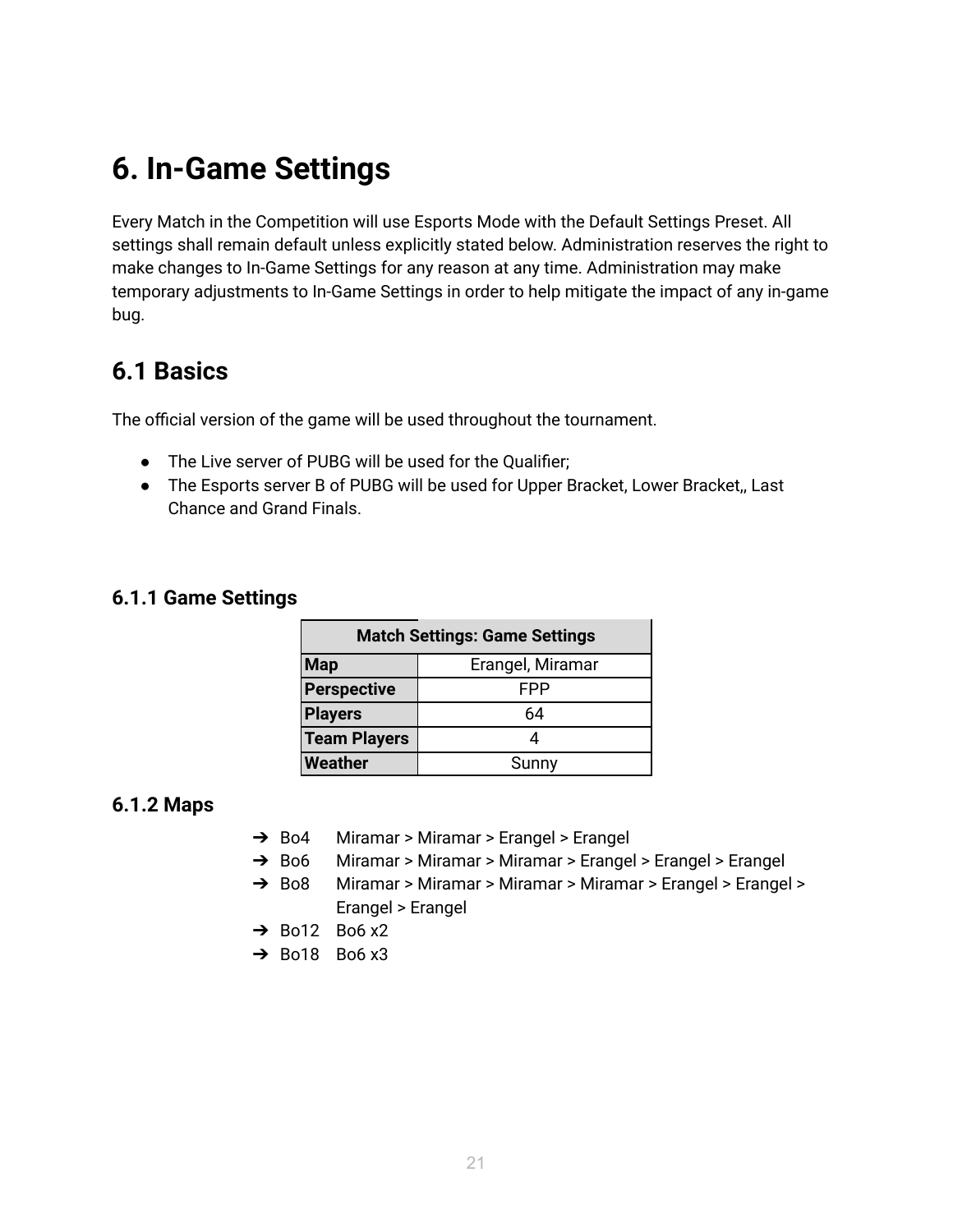## <span id="page-21-0"></span>**6.2 Erangel Settings**

| <b>Erangel Settings: Blue Zone</b> |              |             |             |            |               |               |                      |
|------------------------------------|--------------|-------------|-------------|------------|---------------|---------------|----------------------|
|                                    | <b>Delay</b> | <b>Wait</b> | <b>Move</b> | <b>DPS</b> | <b>Shrink</b> | <b>Spread</b> | Land<br><b>Ratio</b> |
| <b>Phase 1</b>                     | 90           | 240         | 270         | 0.6        | 0.35          | 0.5           | 0                    |
| <b>Phase 2</b>                     |              | 90          | 120         | 0.8        | 0.55          | 0.56          | $\mathbf 0$          |
| <b>Phase 3</b>                     |              | 60          | 120         | 1          | 0.6           | 0.56          | 0                    |
| Phase 4                            |              | 60          | 120         | 3          | 0.6           | 0.56          | 1                    |
| <b>Phase 5</b>                     |              | 60          | 120         | 5          | 0.65          | 0.56          | $\overline{0}$       |
| Phase 6                            |              | 60          | 120         | 8          | 0.65          | 0.56          | 0                    |
| Phase 7                            |              | 60          | 90          | 10         | 0.65          | 0.56          | $\overline{0}$       |
| <b>Phase 8</b>                     |              | 60          | 60          | 14         | 0.7           | 0.56          | 1                    |
| Phase 9                            |              | 10          | 160         | 18         | 0.001         | 10            | 0                    |

#### <span id="page-21-1"></span>**6.2.1 Erangel Settings: Blue Zone**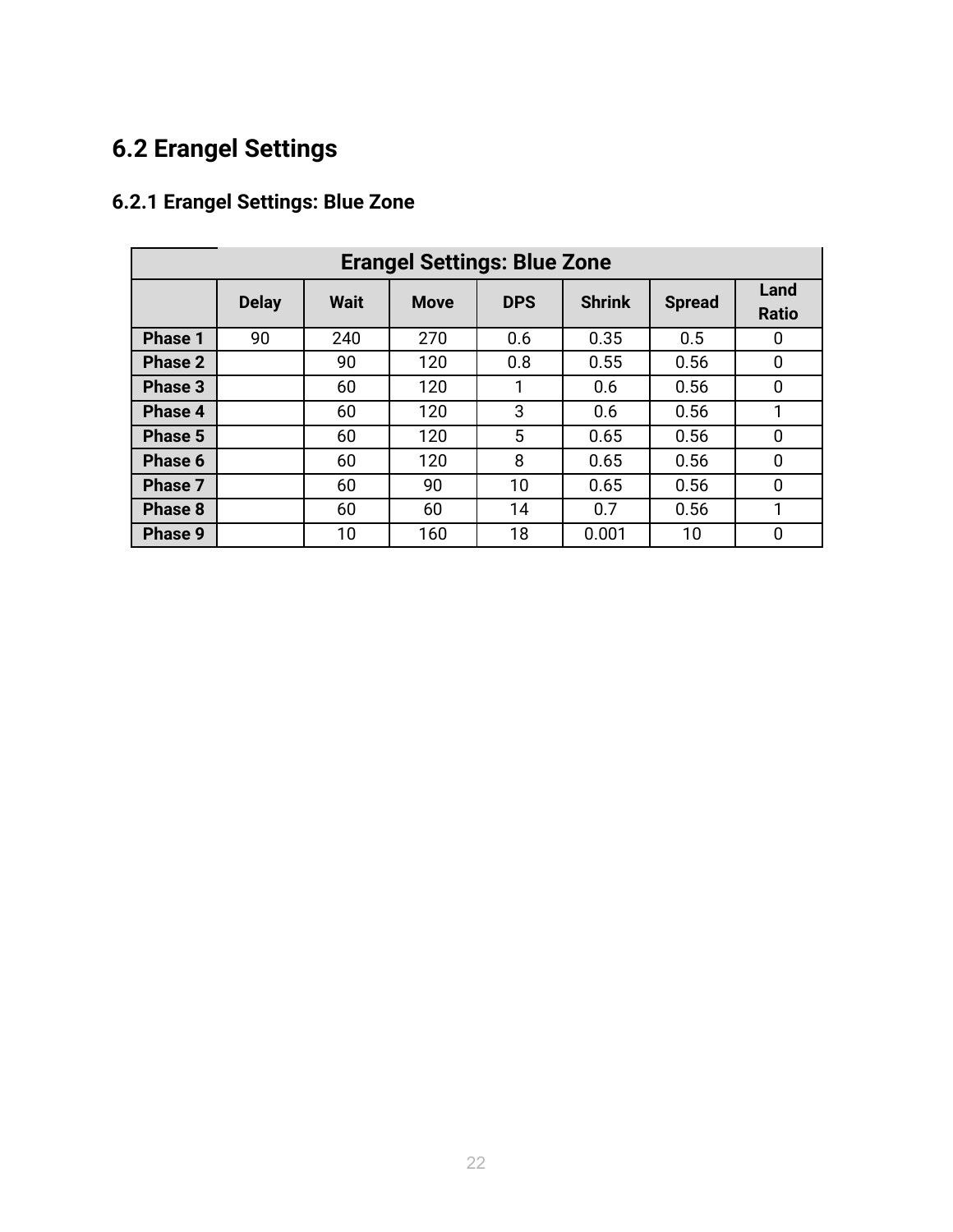#### <span id="page-22-0"></span>**6.2.2 Erangel Settings: Item Spawns**

| <b>Erangel Ruleset</b>                     |                |  |  |
|--------------------------------------------|----------------|--|--|
| Adjustable Ratio & Adjustable Total Number | 1.8            |  |  |
| <b>Ammunitions</b>                         |                |  |  |
| Ammunitions                                | 1              |  |  |
| -12 gauge                                  | 1              |  |  |
| $-0.45$ ACP                                | 1              |  |  |
| $-5.56$ mm                                 | 1              |  |  |
| $-762$ mm                                  | 1              |  |  |
| $-9mm$                                     | 1              |  |  |
| - Bolt                                     | 0              |  |  |
| - Flare                                    | 0              |  |  |
| <b>Weapons</b>                             |                |  |  |
| <b>Sniper Rifles</b>                       | 1.65           |  |  |
| - Kar98K                                   | 1              |  |  |
| - Mosin Nagant                             | 1              |  |  |
| $-M24$                                     | 1              |  |  |
| <b>DMRs</b>                                | 2.25           |  |  |
| - Mini14                                   | 1              |  |  |
| - SKS                                      | 1              |  |  |
| - VSS                                      | 1              |  |  |
| $-SLR$                                     | 1              |  |  |
| - QBU                                      | 1              |  |  |
| <b>Assault Rifles</b>                      | 1.3            |  |  |
| - AKM                                      | 1              |  |  |
| $-$ G36C                                   | 1              |  |  |
| $-M416$                                    | 1              |  |  |
| $-M16A4$                                   | 1              |  |  |
| - Beryl M762                               | 1              |  |  |
| - Mk47 Mutant                              | 1              |  |  |
| - SCAR-L                                   | 1              |  |  |
| $-QBZ$                                     | 1              |  |  |
| <b>Hunting Rifles</b>                      | 0              |  |  |
| - Win94                                    | 1              |  |  |
| <b>LMGs</b>                                | 0.5            |  |  |
| $-DP-28$                                   | 1              |  |  |
| $-M249$                                    | 1              |  |  |
| <b>SMGs</b>                                | $\overline{2}$ |  |  |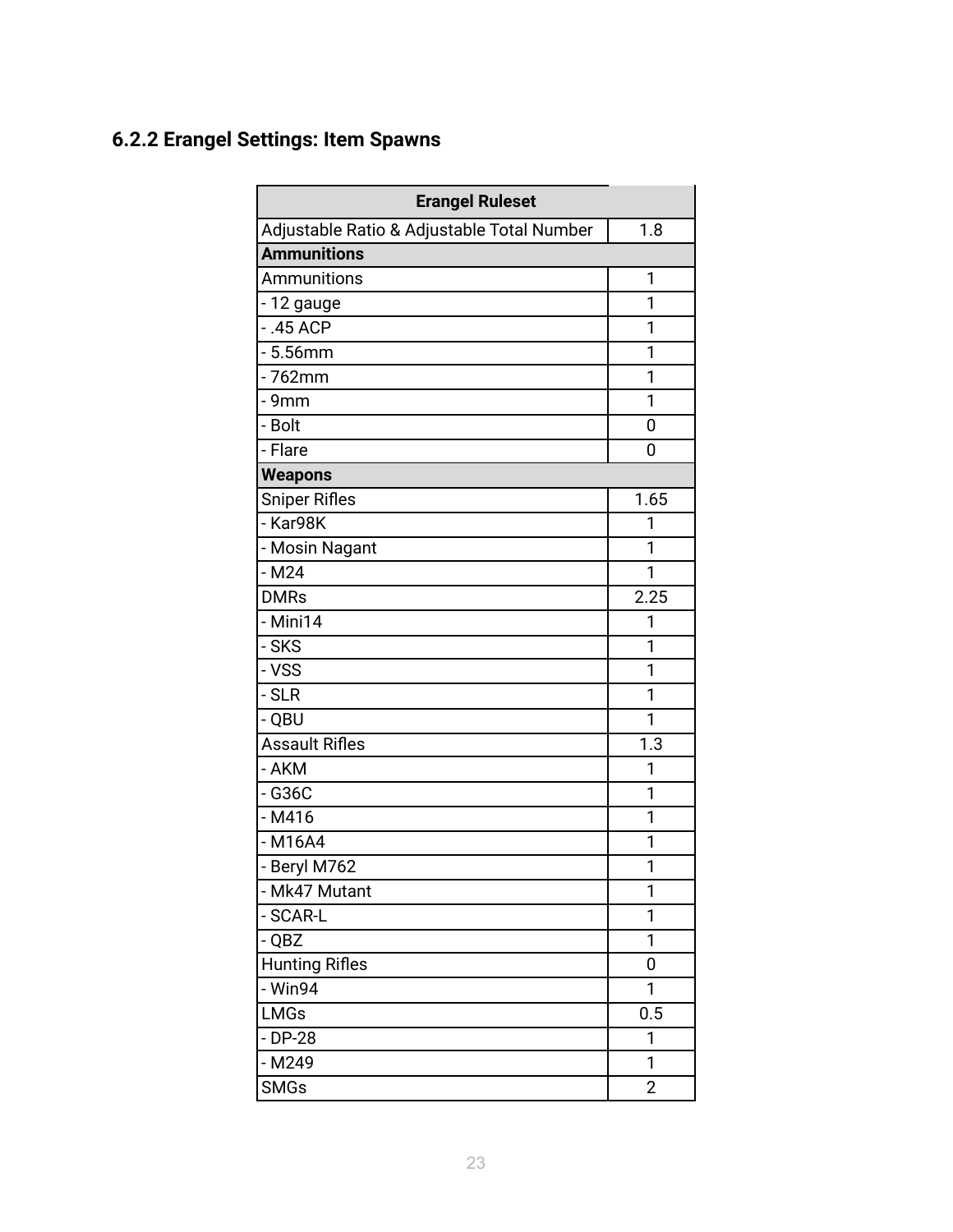| - Bizon           | 1    |
|-------------------|------|
| - Tommy Gun       | 1    |
| $-$ UMP45         | 1    |
| - Micro UZI       | 1    |
| - Vector          | 1    |
| - MP5K            | 1    |
| Shotguns          | 1    |
| $-$ S686          | 1    |
| $-S12K$           | 1    |
| - S1897           | 1    |
| $-DBS$            | 0.5  |
| Handguns          | 0.45 |
| - Deagle          | 1    |
| $-$ P18 $C$       | 1    |
| $- P1911$         | 1    |
| $-$ P92           | 1    |
| - R1895           | 1    |
| $-R45$            | 1    |
| - Sawed Off       | 1    |
| - Skorpion        | 1    |
| <b>Throwables</b> | 1.4  |
| - Flash Bang      | 1.1  |
| - Frag Grenade    | 0.7  |
| - Molotov Coctail | 1.1  |
| - Smoke Grenade   | 1.1  |
| - SpikeTrap       | 0    |
| -Sticky Bomb      | 0    |
| $-C4$             | 0    |
| Melee Weapons     | 1.65 |
| - Crowbar         | 1    |
| - Machete         | 1    |
| - Pan             | 1    |
| - Sickle          | 1    |
| Crossbow          | 0    |
| Flare Gun         | 0    |
| Launcher          | 0    |
| - Panzerfaust     | 0    |
| <b>ETC</b>        |      |
| Sight Attachments | 1.1  |
| - Dotsight        | 1    |
| - Holosight       | 1    |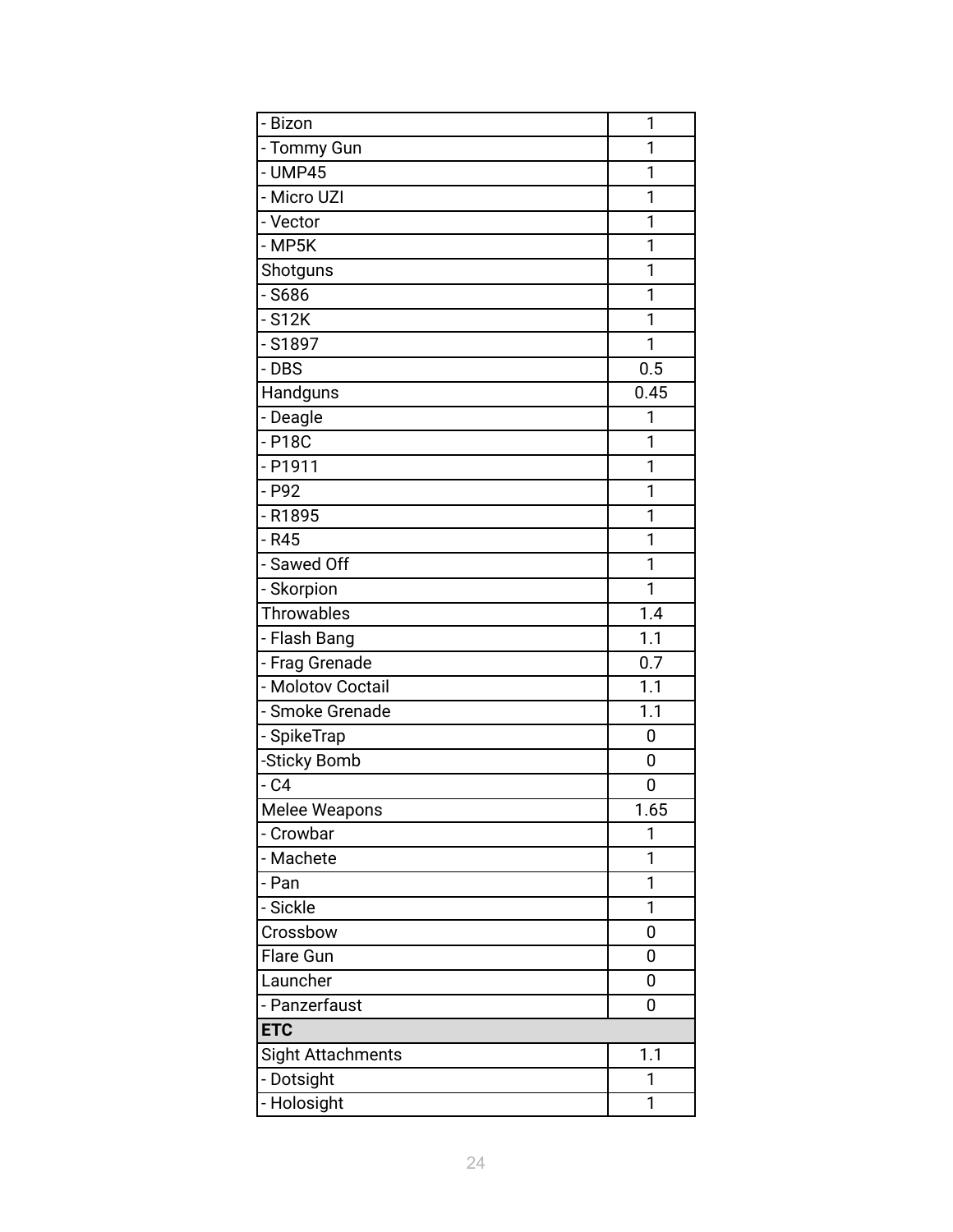| - Scope2x                        | 1    |
|----------------------------------|------|
| - Scope3x                        | 1    |
| - Scope4x                        | 1    |
| - Scope6x                        | 1    |
| - Scope8x                        | 1    |
| - Canted sight(RMR)              | 1    |
| Magazine Attachments             | 0.55 |
| - SR Magazine                    | 1    |
| - AR Magazine                    | 1    |
| - SMG, Handguns Magazine         | 1    |
| <b>Muzzle Attachments</b>        | 0.75 |
| - SR Muzzle                      | 1    |
| - AR Muzzle                      | 1    |
| - SG Muzzle                      | 1    |
| - SMG, Handguns Muzzle           | 1    |
| <b>Foregrip Attachments</b>      | 1.3  |
| - Foregrips                      | 1    |
| <b>Stock Attachment</b>          | 1.65 |
| - Quiver(Crossbow)               | 0    |
| - Composite(AR, Vector, MP5K)    | 1    |
| - UZI stock                      | 1    |
| - Bulletloops(SG, Win94, Kar98K) | 1    |
| - Cheekpad                       | 1    |
| <b>Comsumables</b>               |      |
| <b>Heal Items</b>                | 1.1  |
| - Bandage                        | 1    |
| - First aid                      | 1    |
| - Medkit                         | 1    |
| <b>Boost Items</b>               | 1    |
| - Energy Drink                   | 1    |
| - Pain Killer                    | 1    |
| - Adrenaline                     | 1    |
| Gas Can                          | 0.35 |
| <b>Equipment</b>                 |      |
| <b>Backpack</b>                  | 0.65 |
| - Backpack(Lv. 1)                | 1    |
| - Backpack(Lv. 2)                | 1    |
| - Backpack(Lv. 3)                | 1    |
| Helmet                           | 0.9  |
| - Helmet(Lv. 1)                  | 1    |
| - Helmet(Lv. 2)                  | 1    |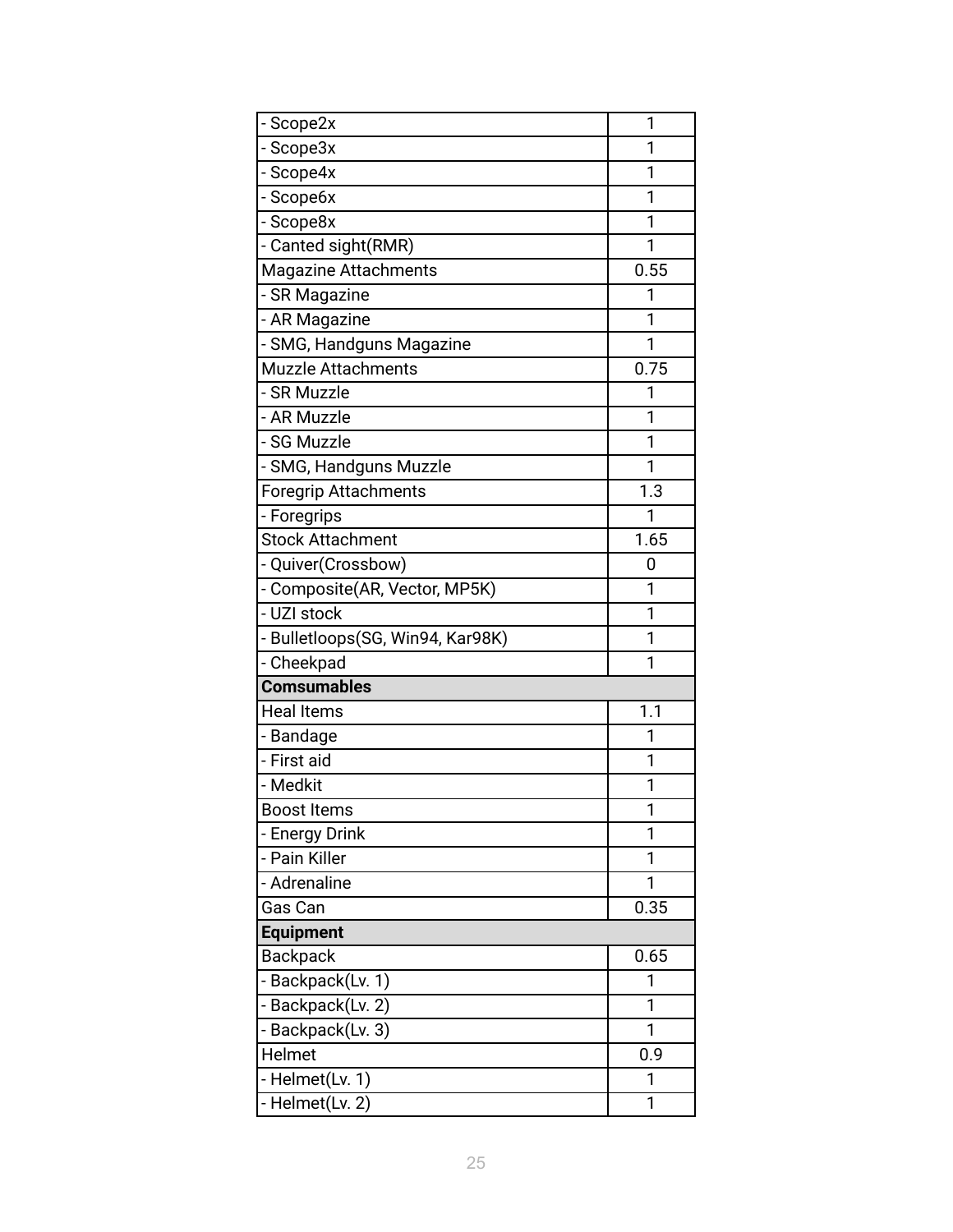| - Helmet(Lv. 3)              | 1    |
|------------------------------|------|
| <b>Armored Vest</b>          | 0.9  |
| - Armor(Lv. 1)               | 1    |
| - Armor(Lv. 2)               | 1    |
| - Armor $(\overline{Lv. 3)}$ | 1.05 |
| <b>Clothing</b>              |      |
| Clothing                     | 0    |
| Vehicle                      |      |
| - Buggy                      | 1    |
| - Dacia                      | 1    |
| - Zima                       | 1    |
| - Mirado                     | 1    |
| - Motorbike                  | 1    |
| - Scooter                    | 1    |
| - Motorbike w/ Sidecar       | 0    |
| - Tukshai                    | 1    |
| - Pickup                     | 1    |
| - Rony                       | 1    |
| - UAZ                        | 1    |
| - Esports Exclusive Vehicle  | 1    |
| <b>Aircraft</b>              |      |
| - Motor Glider               | 0    |
| <b>Watercraft</b>            |      |
| - Boat                       | 1    |
| - Aquarail                   | 1    |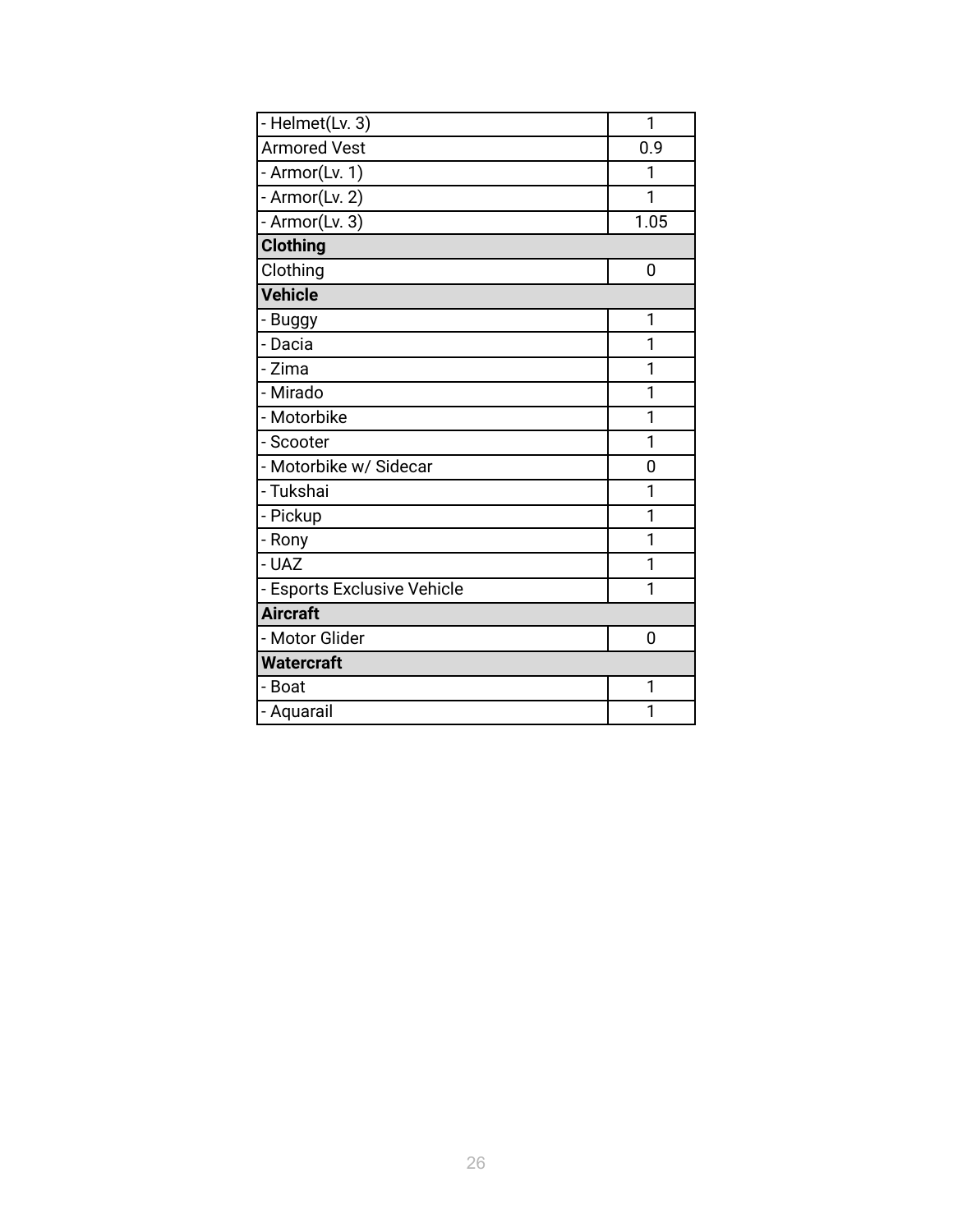#### <span id="page-26-0"></span>**6.2.3 Erangel Vehicles**



#### ■ Vehicles:

In addition to the random vehicle spawns, fixed vehicle spawns have been added to Erangel.

#### ◼ **Boats:**

Boats will only and always spawn at the Red dots.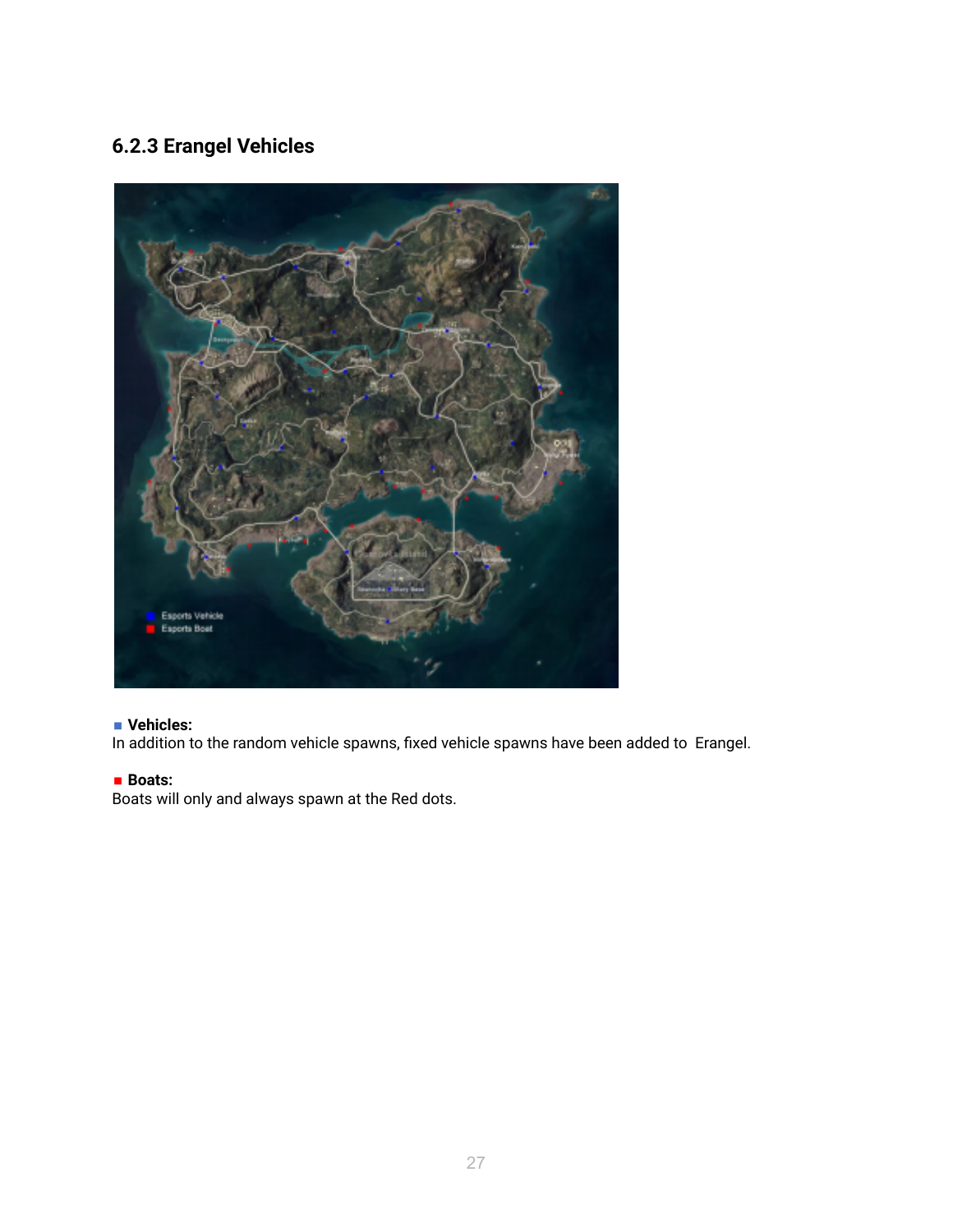## <span id="page-27-0"></span>**6.3 Miramar Settings**

| <b>Miramar Settings: Blue Zone</b> |              |             |             |            |               |               |                      |
|------------------------------------|--------------|-------------|-------------|------------|---------------|---------------|----------------------|
|                                    | <b>Delay</b> | <b>Wait</b> | <b>Move</b> | <b>DPS</b> | <b>Shrink</b> | <b>Spread</b> | Land<br><b>Ratio</b> |
| <b>Phase 1</b>                     | 90           | 240         | 270         | 0.6        | 0.35          | 0.5           | 0                    |
| <b>Phase 2</b>                     |              | 90          | 120         | 0.8        | 0.55          | 0.56          | 0                    |
| <b>Phase 3</b>                     |              | 60          | 120         | 1          | 0.6           | 0.56          | 0                    |
| <b>Phase 4</b>                     |              | 60          | 120         | 3          | 0.6           | 0.56          | 1                    |
| <b>Phase 5</b>                     |              | 60          | 120         | 5          | 0.65          | 0.56          | 0                    |
| Phase 6                            |              | 60          | 120         | 8          | 0.65          | 0.56          | 0                    |
| Phase 7                            |              | 60          | 90          | 10         | 0.65          | 0.56          | 0                    |
| <b>Phase 8</b>                     |              | 60          | 60          | 14         | 0.7           | 0.56          | 1                    |
| Phase 9                            |              | 10          | 160         | 18         | 0.001         | 10            | 0                    |

#### <span id="page-27-1"></span>**6.3.1 Miramar Settings: Blue Zone**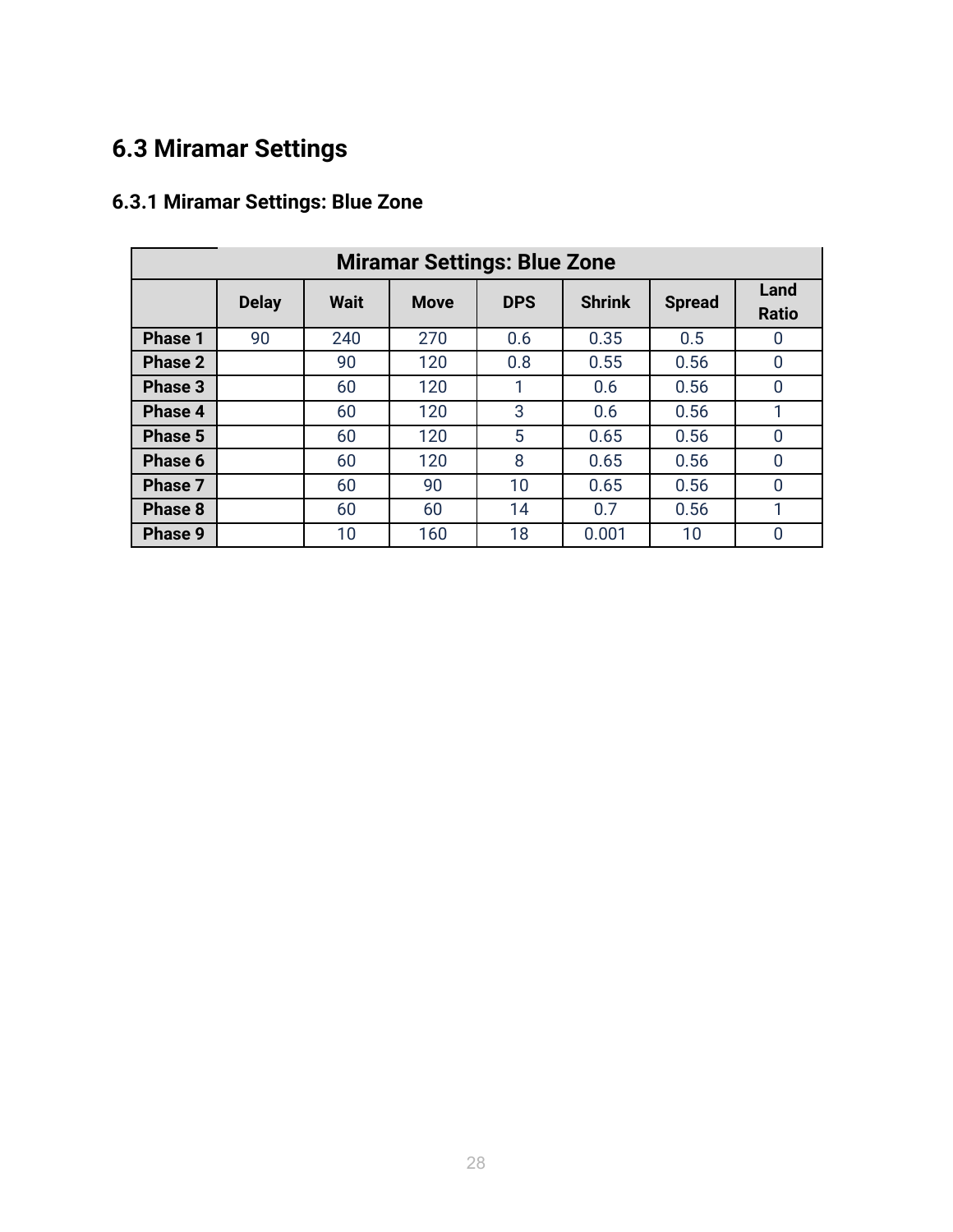#### <span id="page-28-0"></span>**6.3.2 Miramar Settings: Item Spawns**

| <b>Miramar Ruleset</b>                     |      |  |  |
|--------------------------------------------|------|--|--|
| Adjustable Ratio & Adjustable Total Number | 1.7  |  |  |
| <b>Ammunitions</b>                         |      |  |  |
| Ammunitions                                | 1    |  |  |
| $-12$ gauge                                | 1    |  |  |
| $-.45$ ACP                                 | 1    |  |  |
| $-5.56$ mm                                 | 1    |  |  |
| $-762$ mm                                  | 1    |  |  |
| $-9$ mm                                    | 1    |  |  |
| $-$ Bolt                                   | 0    |  |  |
| - Flare                                    | 0    |  |  |
| <b>Weapons</b>                             |      |  |  |
| Sniper Rifles                              | 2.45 |  |  |
| $-kar98K$                                  | 1    |  |  |
| - Mosin Nagant                             | 1    |  |  |
| $- M24$                                    | 1    |  |  |
| <b>DMRs</b>                                | 2.8  |  |  |
| $-Mini14$                                  | 0.95 |  |  |
| l- SKS                                     | 1.05 |  |  |
| - VSS                                      | 0.95 |  |  |
| $\overline{\phantom{a}}$ - SLR             | 0.95 |  |  |
| - QBU                                      | 1    |  |  |
| <b>Assault Rifles</b>                      | 1.3  |  |  |
| $-AKM$                                     | 0.95 |  |  |
| - G36C                                     | 1    |  |  |
| $-M416$                                    | 1.05 |  |  |
| - M16A4                                    | 0.95 |  |  |
| - Beryl M762                               | 1.05 |  |  |
| - Mk47 Mutant                              | 1    |  |  |
| - SCAR-L                                   | 1.05 |  |  |
| - QBZ                                      | 1    |  |  |
| Hunting Rifles                             | 0.65 |  |  |
| - Win94                                    | 1    |  |  |
| LMGs                                       | 0.4  |  |  |
| - DP-28                                    | 1    |  |  |
| - M249                                     | 1    |  |  |
| <b>SMGs</b>                                | 0.85 |  |  |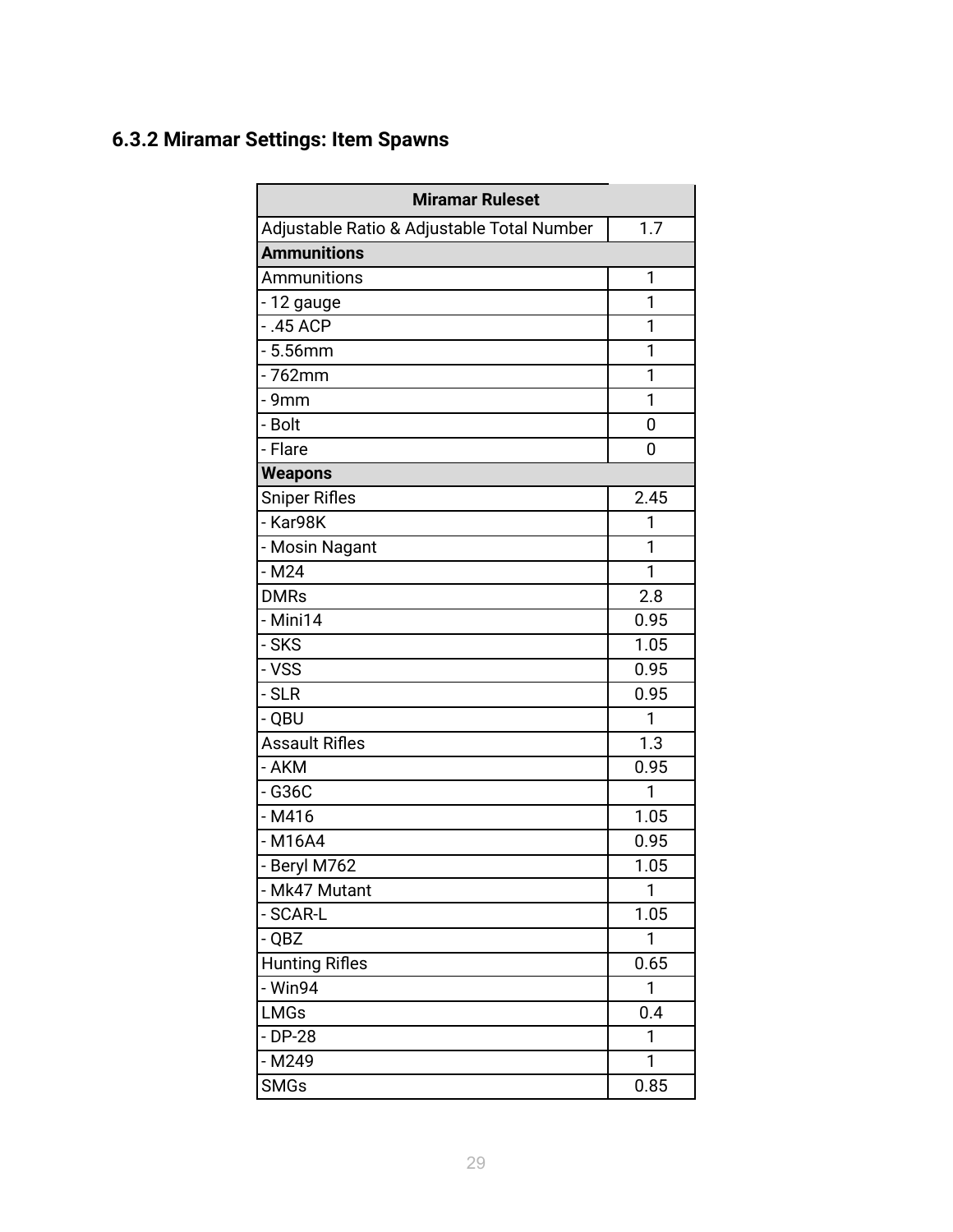| - Bizon           | 0    |
|-------------------|------|
| - Tommy Gun       | 1    |
| $-$ UMP45         | 1    |
| - Micro UZI       | 0.95 |
| - Vector          | 1.05 |
| - MP5K            | 0    |
| Shotguns          | 1    |
| $-$ S686          | 1    |
| $-S12K$           | 1    |
| - S1897           | 1    |
| $-DBS$            | 0.4  |
| Handguns          | 0.55 |
| - Deagle          | 1    |
| $-$ P18 $C$       | 1    |
| $- P1911$         | 1    |
| $-$ P92           | 1    |
| - R1895           | 1    |
| $-R45$            | 1    |
| - Sawed Off       | 1    |
| - Skorpion        | 1    |
| <b>Throwables</b> | 1.1  |
| - Flash Bang      | 1.3  |
| - Frag Grenade    | 0.55 |
| - Molotov Coctail | 1.4  |
| - Smoke Grenade   | 1    |
| - SpikeTrap       | 0    |
| -Sticky Bomb      | 0    |
| $-C4$             | 0    |
| Melee Weapons     | 1.85 |
| - Crowbar         | 1    |
| - Machete         | 1    |
| - Pan             | 1    |
| - Sickle          | 1    |
| Crossbow          | 0    |
| Flare Gun         | 0    |
| Launcher          | 0    |
| - Panzerfaust     | 0    |
| <b>ETC</b>        |      |
| Sight Attachments | 1    |
| - Dotsight        | 1    |
| - Holosight       | 1    |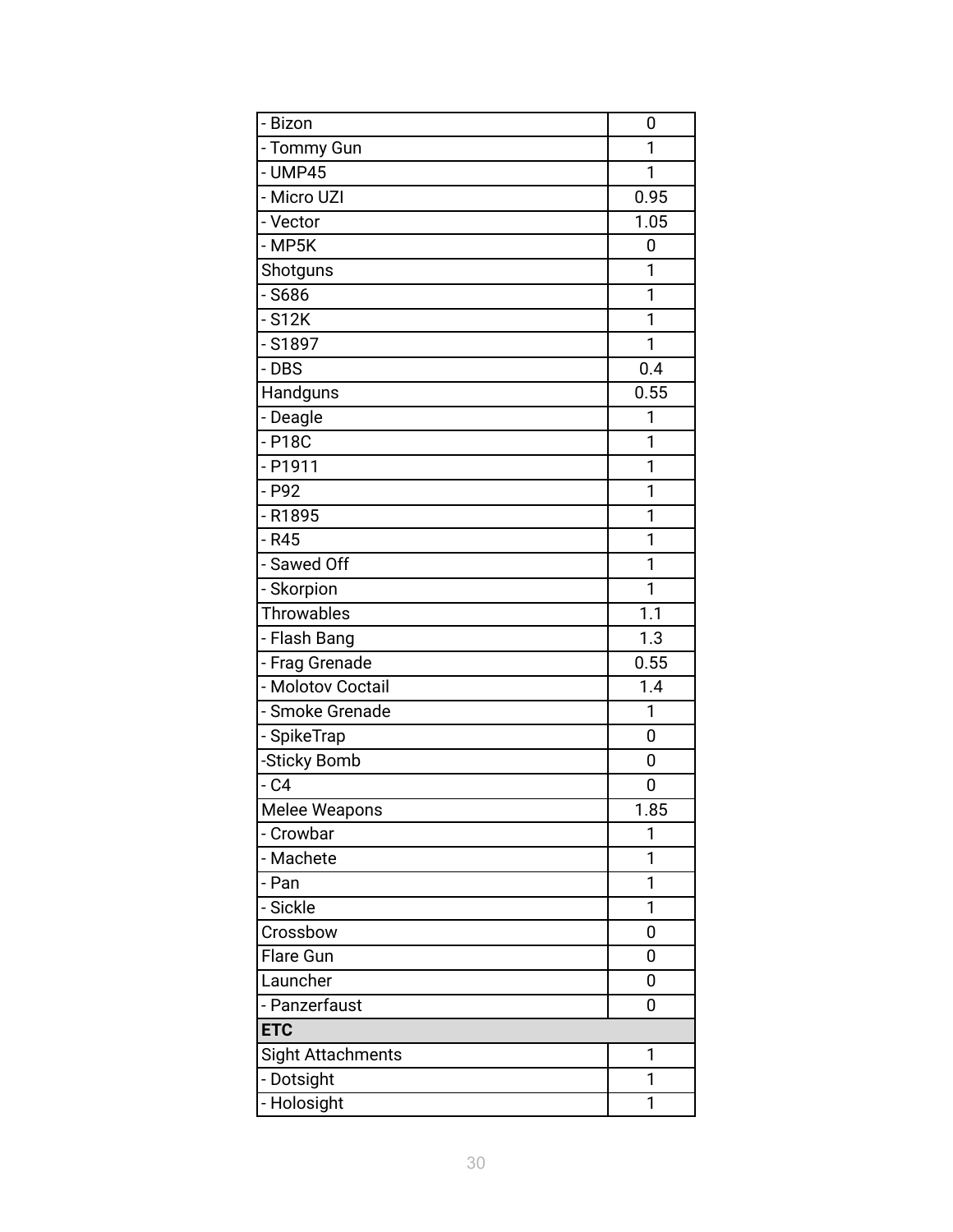| - Scope2x                        | 1.05 |
|----------------------------------|------|
| - Scope3x                        | 1    |
| - Scope4x                        | 1.05 |
| - Scope6x                        | 1    |
| - Scope8x                        | 1.15 |
| - Canted sight(RMR)              | 0.75 |
| <b>Magazine Attachments</b>      | 1.2  |
| - SR Magazine                    | 1.05 |
| - AR Magazine                    | 1    |
| - SMG, Handguns Magazine         | 1    |
| <b>Muzzle Attachments</b>        | 0.75 |
| - SR Muzzle                      | 1.05 |
| - AR Muzzle                      | 1.05 |
| - SG Muzzle                      | 1    |
| - SMG, Handguns Muzzle           | 1    |
| Foregrip Attachments             | 1.25 |
| - Foregrips                      | 1    |
| <b>Stock Attachment</b>          | 1.1  |
| - Quiver(Crossbow)               | 0    |
| - Composite(AR, Vector, MP5K)    | 1    |
| - UZI stock                      | 1    |
| - Bulletloops(SG, Win94, Kar98K) | 1    |
| - Cheekpad                       | 1.05 |
| <b>Comsumables</b>               |      |
| <b>Heal Items</b>                | 1.1  |
| - Bandage                        | 1    |
| - First aid                      | 1    |
| - Medkit                         | 1.05 |
| <b>Boost Items</b>               | 1.1  |
| - Energy Drink                   | 1    |
| - Pain Killer                    | 1.05 |
| - Adrenaline                     | 1.05 |
| Gas Can                          | 0.35 |
| <b>Equipment</b>                 |      |
| <b>Backpack</b>                  | 0.95 |
| - Backpack(Lv. 1)                | 0.95 |
| - Backpack(Lv. 2)                | 1.05 |
| - Backpack(Lv. 3)                | 1.1  |
| Helmet                           | 0.8  |
| - Helmet(Lv. 1)                  | 0.95 |
| - Helmet(Lv. 2)                  | 1.05 |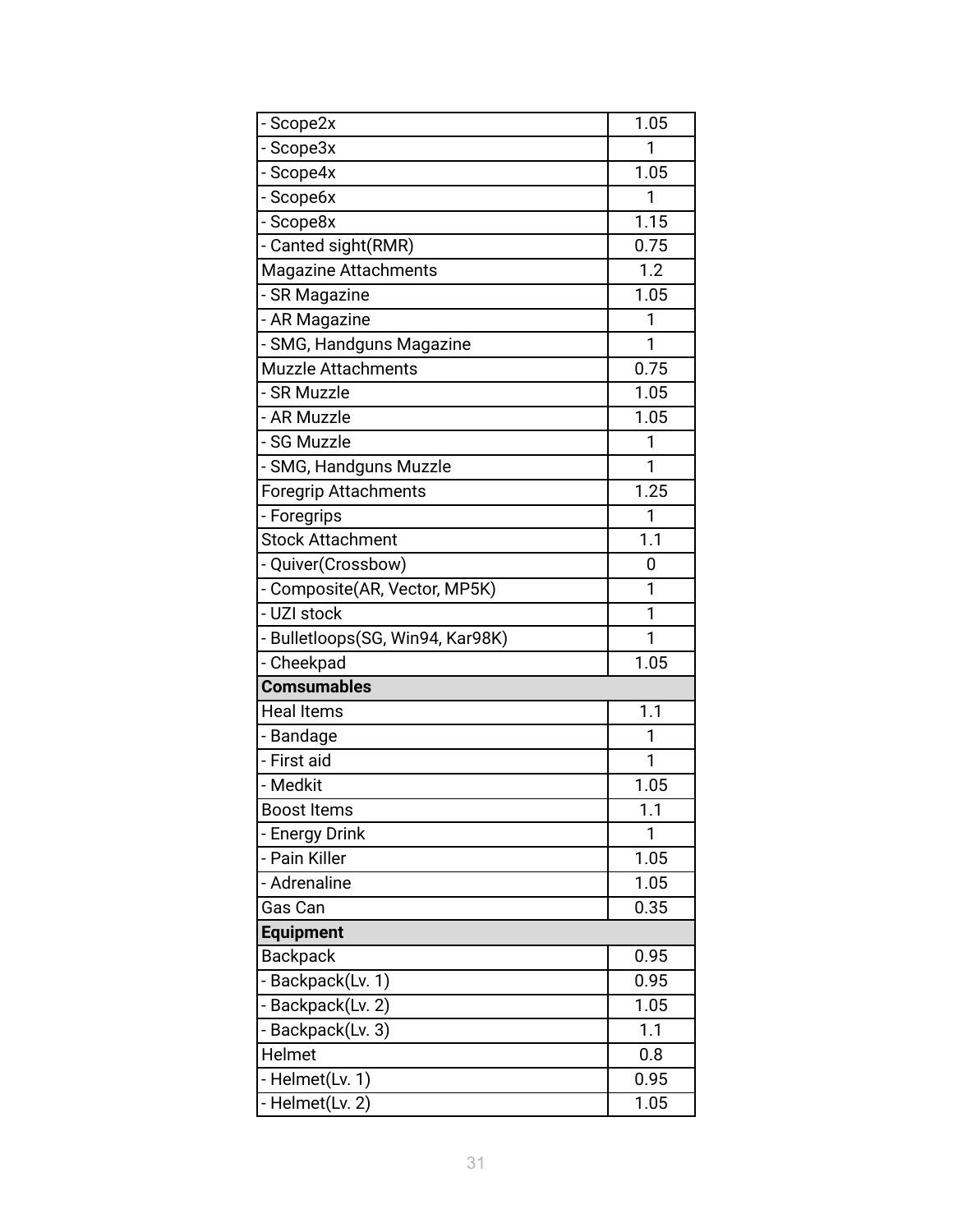| - Helmet(Lv. 3)             | 1    |
|-----------------------------|------|
| <b>Armored Vest</b>         | 0.8  |
| - Armor(Lv. 1)              | 0.95 |
| - Armor(Lv. 2)              | 1.05 |
| - Armor $(Lv. 3)$           | 1.1  |
| <b>Clothing</b>             |      |
| Clothing                    | 0    |
| <b>Vehicle</b>              |      |
| - Buggy                     | 1    |
| - Dacia                     | 1    |
| - Zima                      | 1    |
| - Mirado                    | 1    |
| - Motorbike                 | 1    |
| - Scooter                   | 1    |
| - Motorbike w/ Sidecar      | 0    |
| - Tukshai                   | 1    |
| - Pickup                    | 1    |
| - Rony                      | 1    |
| - UAZ                       | 1    |
| - Esports Exclusive Vehicle | 1    |
| <b>Aircraft</b>             |      |
| - Motor Glider              | 0    |
| <b>Watercraft</b>           |      |
| - Boat                      | 1    |
| - Aquarail                  | 1    |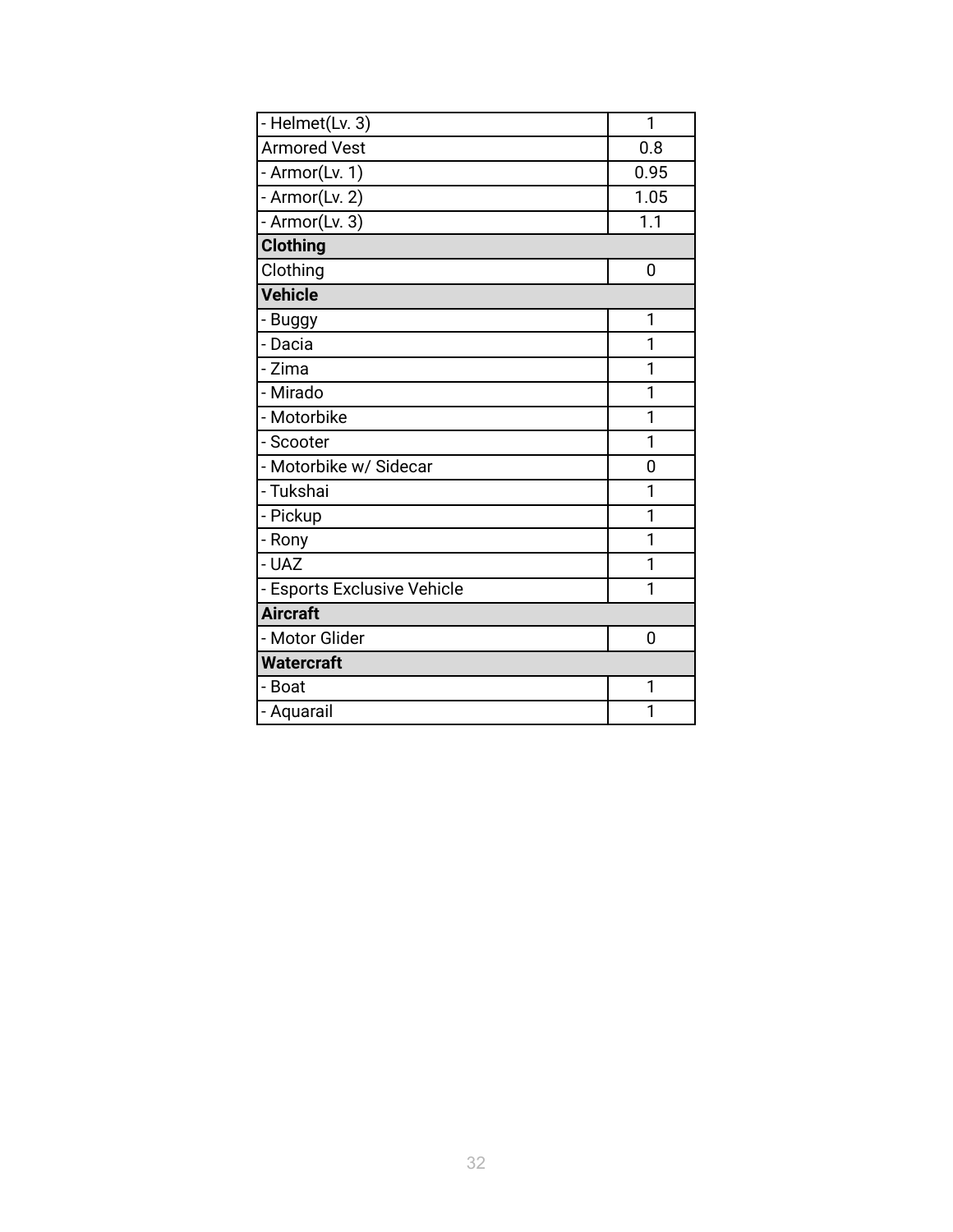#### <span id="page-32-0"></span>**6.3.3 Miramar Vehicles**



#### ■ Vehicles:

In addition to the random vehicle spawns, fixed vehicle spawns have been added to Miramar.

- Models: Pick-up Truck or Mirado
- Skin: Esports

#### ■ **Boats:**

Boats will only and always spawn at the Red dots.

- Model: PG-117
- Skin: None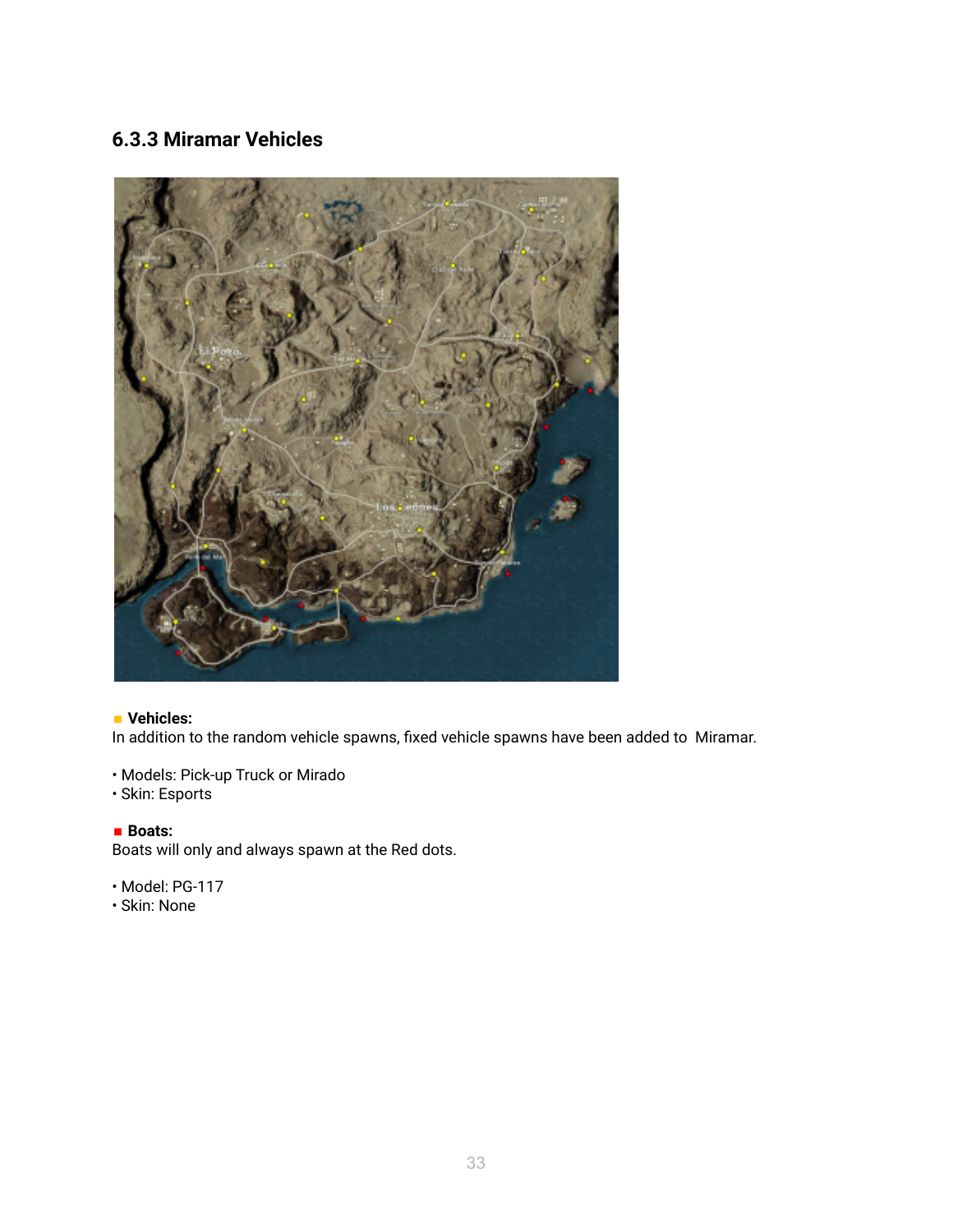# <span id="page-33-0"></span>**7. Lobby and Match Procedure**

Before playing an official match in ESL PUBG Masters players are required to turn on the "replay record" option in their respective client. Players should save all replays at least two (2) weeks after finishing each game in case the tournament organizer requests to review it.

## <span id="page-33-1"></span>**7.1 Punctuality**

At least one (1) member of each team is required to be present in the in-game lobby at least 10 minutes prior to the start of the match according to the announced schedule provided by the tournament organizer.

Latest 5 minutes prior to the start of a match all players in a team must be present in the lobby and in their correct lobby-slot.

#### <span id="page-33-2"></span>**7.2 Absence Upon Match Start**

A team that is absent when a match starts is subject to one (1) or more penalties unless a valid reason is informed to the tournament administration ahead of time. Administration decides if the reason is valid and not the team.

No points are given out to an absent team.

#### <span id="page-33-3"></span>**7.3 Match Start**

The match will start on the scheduled time. If there are unforeseen issues or broadcasting delays only the match admin may allow for a later match start.

#### <span id="page-33-4"></span>**7.4 Match Results**

The match results of a finished match are considered confirmed by all parties unless a protest is submitted right after the end of the match.

#### <span id="page-33-5"></span>**7.5 Breaks Between Maps**

All teams will have at least ten (10) minutes of break between maps. Start time may vary depending on how much time the broadcast needs. Exact start times will be communicated out by a tournament administrator as soon as possible after a map is finished on the tournament discord server.

Complaining and harassing the tournament administrator(s) about match start delays is prohibited.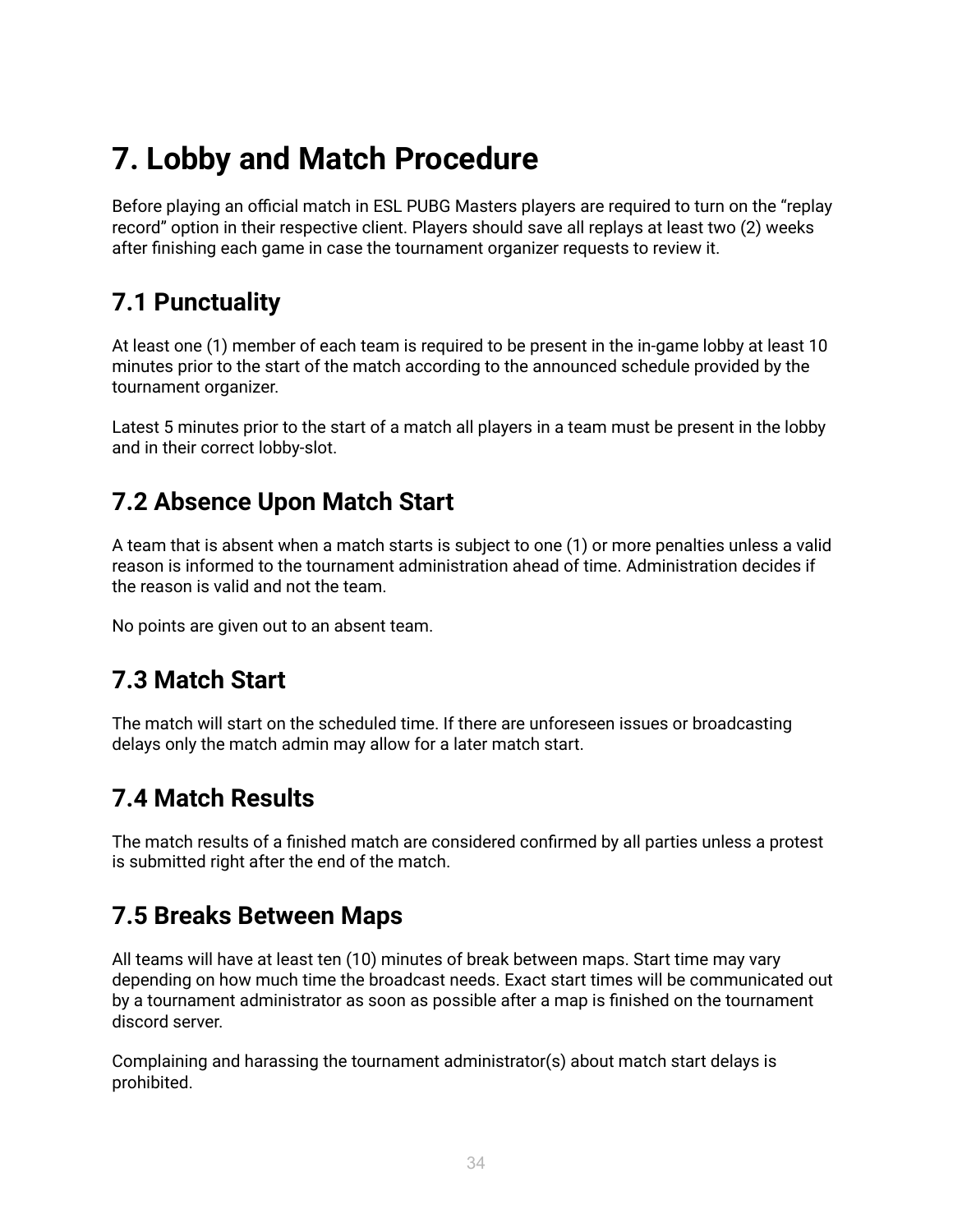#### <span id="page-34-0"></span>**7.6 Server Issues or Match Interruptions**

- A map will be replayed fully if a server disconnection occurs at the start of the game or during.
- If a server disconnects with three (3) or fewer squads alive, each squad will be awarded with compensation points.
- Compensation points are the summary of average kills of the squad in the last three (3) games plus the average placement points left in the game.
- If a server disconnects with four (4) or more squads alive, the game will be replayed fully.
- If a player disconnects from the game after the first sixty (60) seconds of a game and is unable to reconnect to the server, the team must continue playing with the remaining members until the end of the map.

#### <span id="page-34-1"></span>**7.7 Match Protest(s)**

#### <span id="page-34-2"></span>**7.7.1 Protest Confidentiality**

A protest has to be filed during an ongoing match if the server settings are incorrect, ineligible players are present in the match or other related issues. After the match, protests will be reviewed by the tournament administrator(s) as soon as possible. All communication surrounding the protest and all involved parties are not to be shared outside of the people involved in the protest. With the permission from the tournament organizer the protest may be shared publicly or to other parties.

#### <span id="page-34-3"></span>**7.7.2 Deadline For Protest(s)**

A protest must be submitted within 10 minutes of a finished match. Communication must be done on discord and in a private message to a tournament administrator. If a protest is submitted too late the tournament organizer may ignore the protest.

#### <span id="page-34-4"></span>**7.7.3 Filing Protest(s)**

A protest must contain detailed information. If a protest lacks proper documentation it may be declined and not reviewed.

#### <span id="page-34-5"></span>**7.8 Emote Usage**

The usage of in-game emotes during the matches are prohibited.